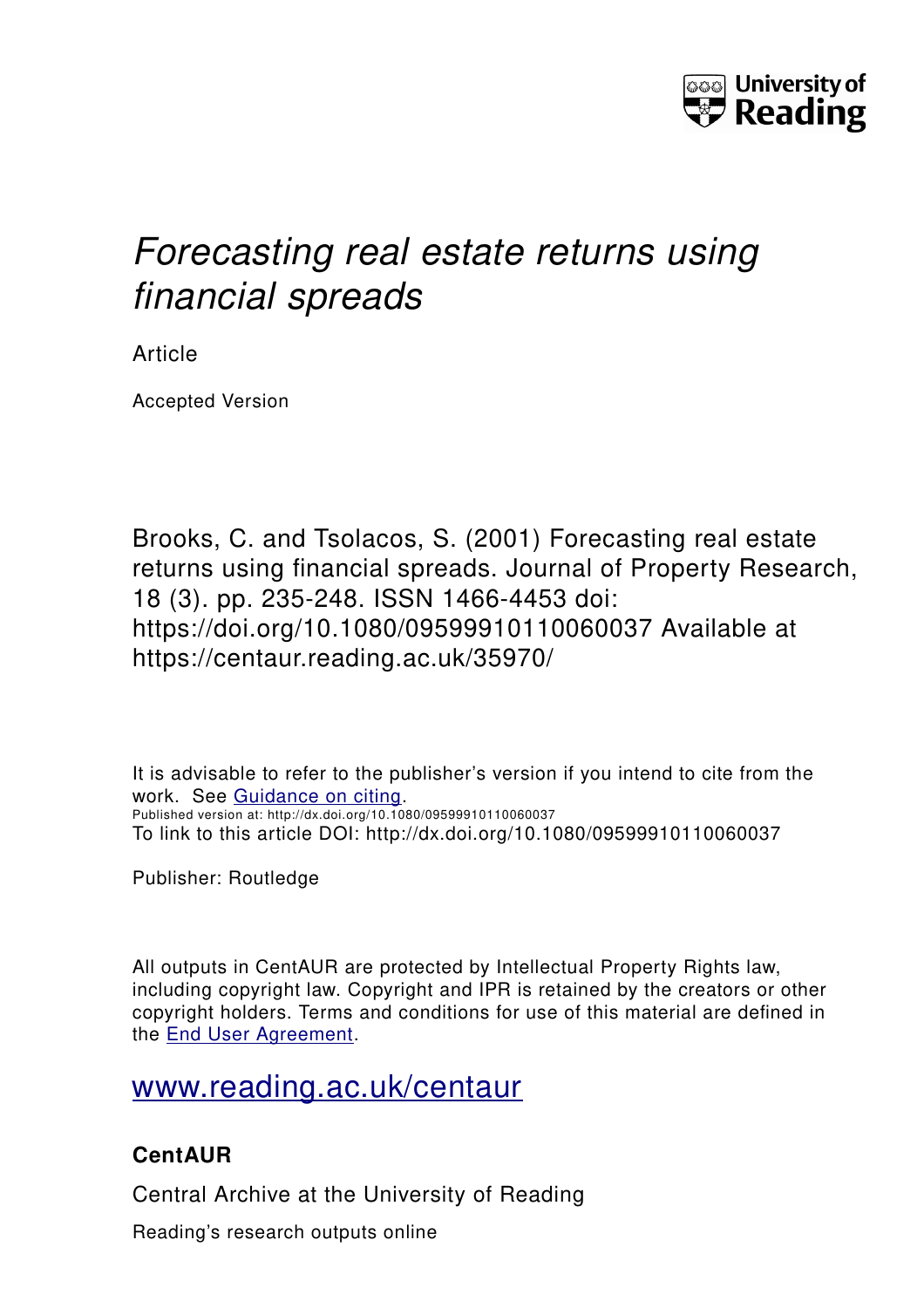**This is an Author's Accepted Manuscript of an article published in the**  *Journal of Property Research* **(2001) [copyright Taylor & Francis], available online at: www.tandfonline.com/10.1080/09599910110060037**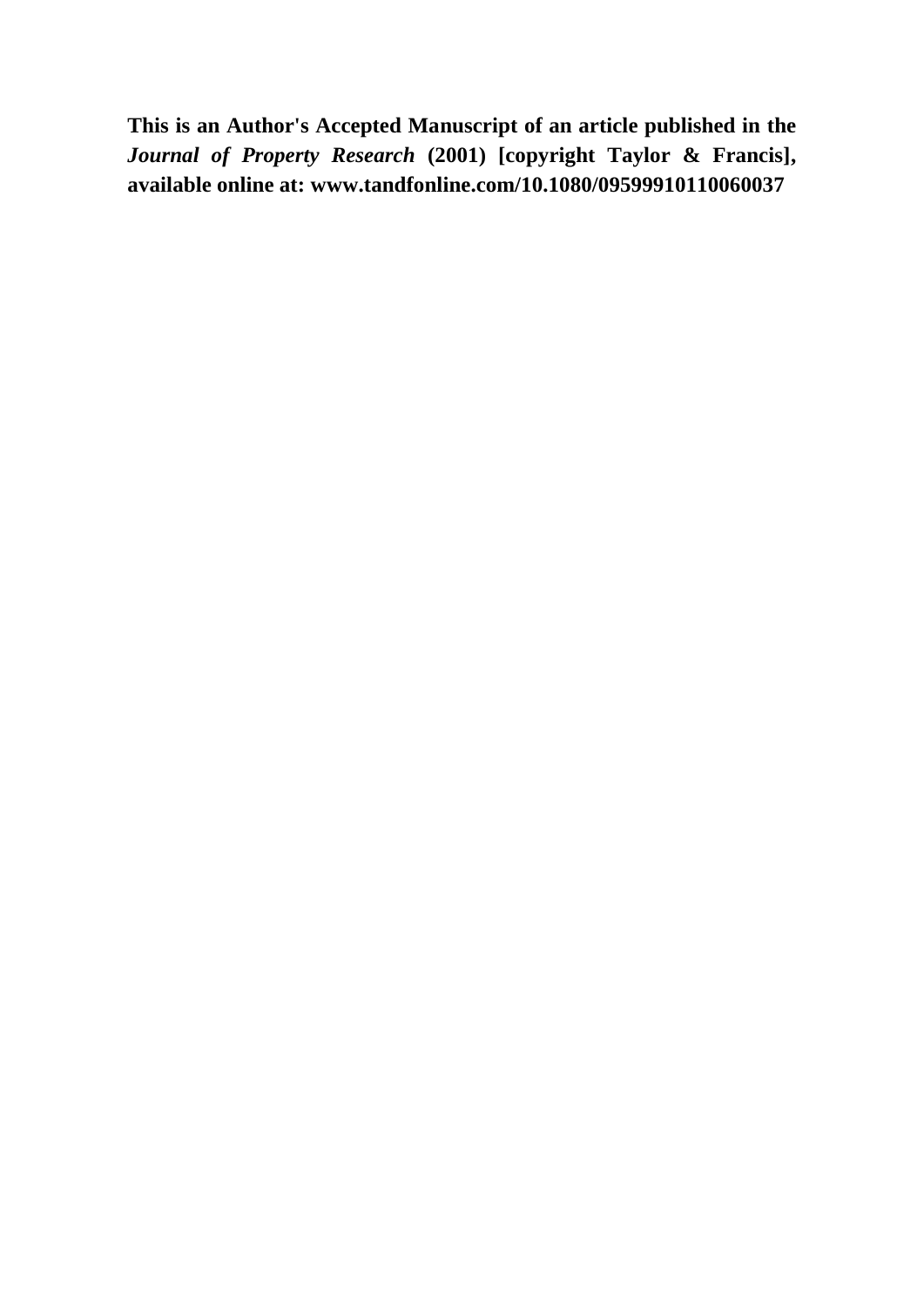### **Forecasting Real Estate Returns using Financial Spreads**

Chris Brooks (corresponding author), ISMA Centre, PO Box 242, The University of Reading, Whiteknights, Reading RG6 6BA; e-mail: C.Brooks@reading.ac.uk

and

Sotiris Tsolacos, Jones Lang LaSalle, 22 Hanover Square, London, W1A 2BN

October 2000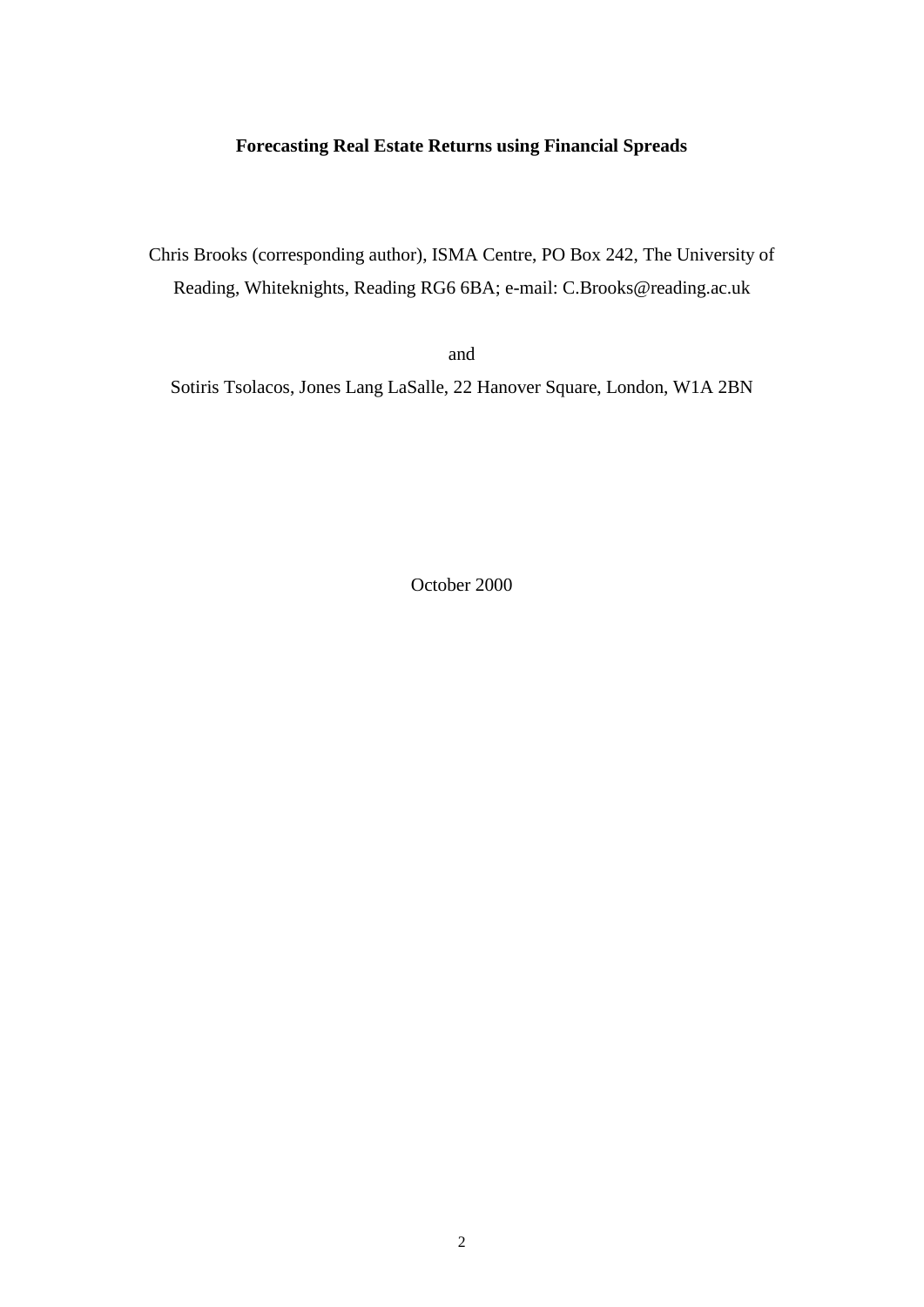### **Forecasting Real Estate Returns using Financial Spreads**

### **Abstract**

 $\overline{a}$ 

This paper examines the predictability of real estate asset returns using a number of time series techniques. A vector autoregressive model, which incorporates financial spreads, is able to improve upon the out of sample forecasting performance of univariate time series models at a short forecasting horizon. However, as the forecasting horizon increases, the explanatory power of such models is reduced, so that returns on real estate assets are best forecast using the long term mean of the series. In the case of indirect property returns, such short-term forecasts can be turned into a trading rule that can generate excess returns over a buy-and-hold strategy gross of transactions costs, although none of the trading rules we develop could cover the associated transactions costs. We therefore conclude that such forecastability is entirely consistent with stock market efficiency.

**J.E.L. Classifications:** C32, C52

**Keywords:** real estate returns, spreads, forecasting, time series models, vector autoregressions

The authors acknowledge comments from two anonymous referees on a previous version of the paper. The usual disclaimer applies.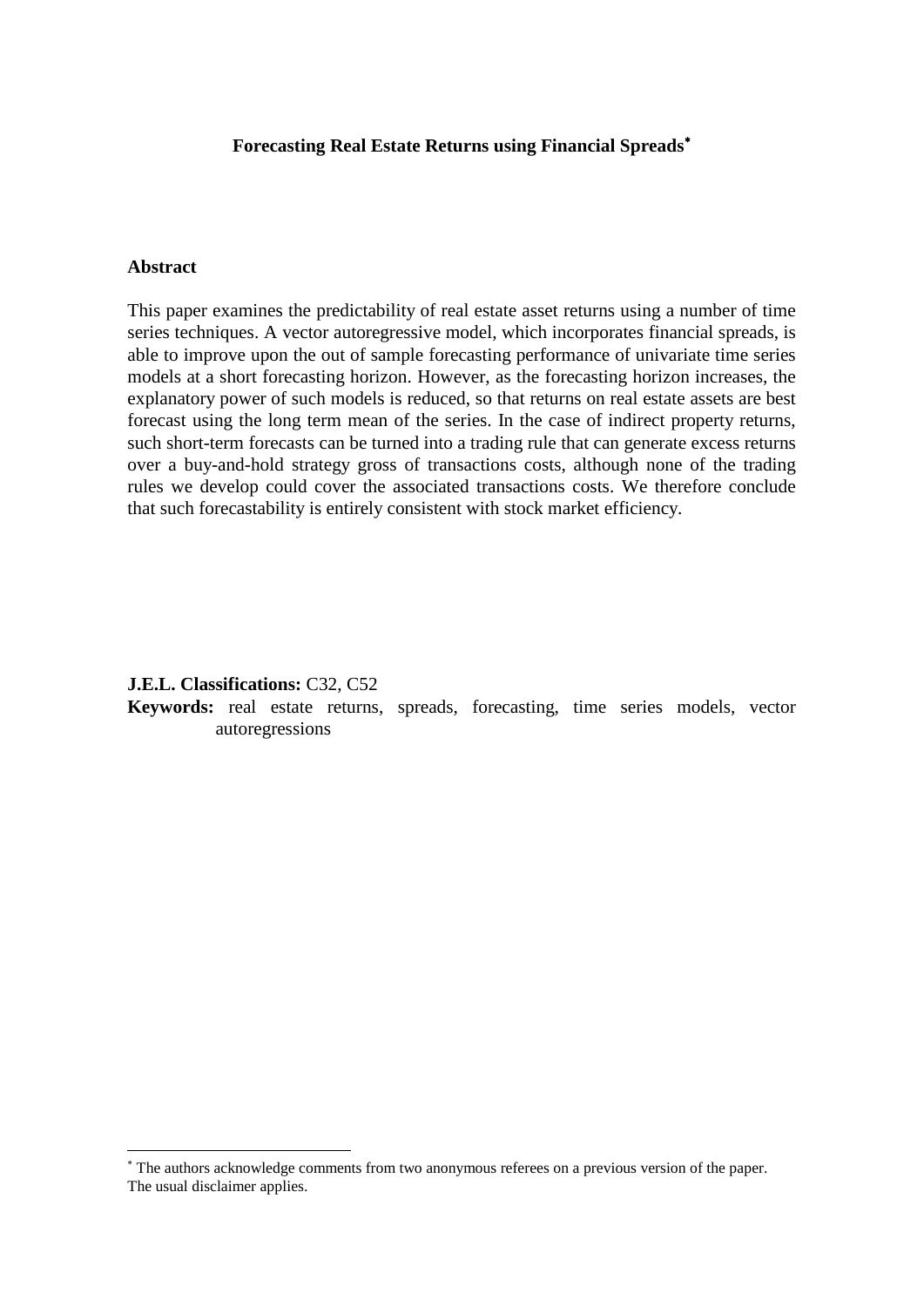#### **1. Introduction**

There is considerable evidence in the real estate literature that the behaviour of real estate returns, that is returns on real estate-backed assets, are related to economic trends and changing business conditions, and that they can be modelled, at least in part, using publicly available economic information (Chan *et al*, 1990; McCue and Kling, 1994 and Ling and Naranjo, 1997). This information is contained in a number of well publicised macroeconomic financial time-series used in financial markets. Two variables commonly used in the existing literature as indicators of future economic and monetary conditions are the term structure of interest rates and the gilt-equity ratio. Research in the area of real estate return predictability has been extended to investigate the possibility of superior investment performance of real estate portfolios utilising the predictive power of real economy variables and of financial aggregates.

Since the large majority of these studies examine the predictability of real estate returns in the context of the US, further research is warranted to provide empirical evidence on the linkages between the macroeconomy and real estate returns in other markets. This need is particularly pronounced in European markets where equity investors are increasingly considering real estate backed stocks as an investment vehicle in their portfolios (see Ball *et al* (1998) for the increasing importance of the indirect property vehicles). Although all equities are valued according to the expected future profit stream of the firms, it can be argued that the fundamentals underpinning these profit streams and returns on real estate backed stocks may differ from those on other types of stocks, resulting in distinct time series behaviour of returns between these asset classes. The main reason for this feature is the fact that the former are expected to reflect conditions in the underlying direct property market. This, coupled with the evidence that real estate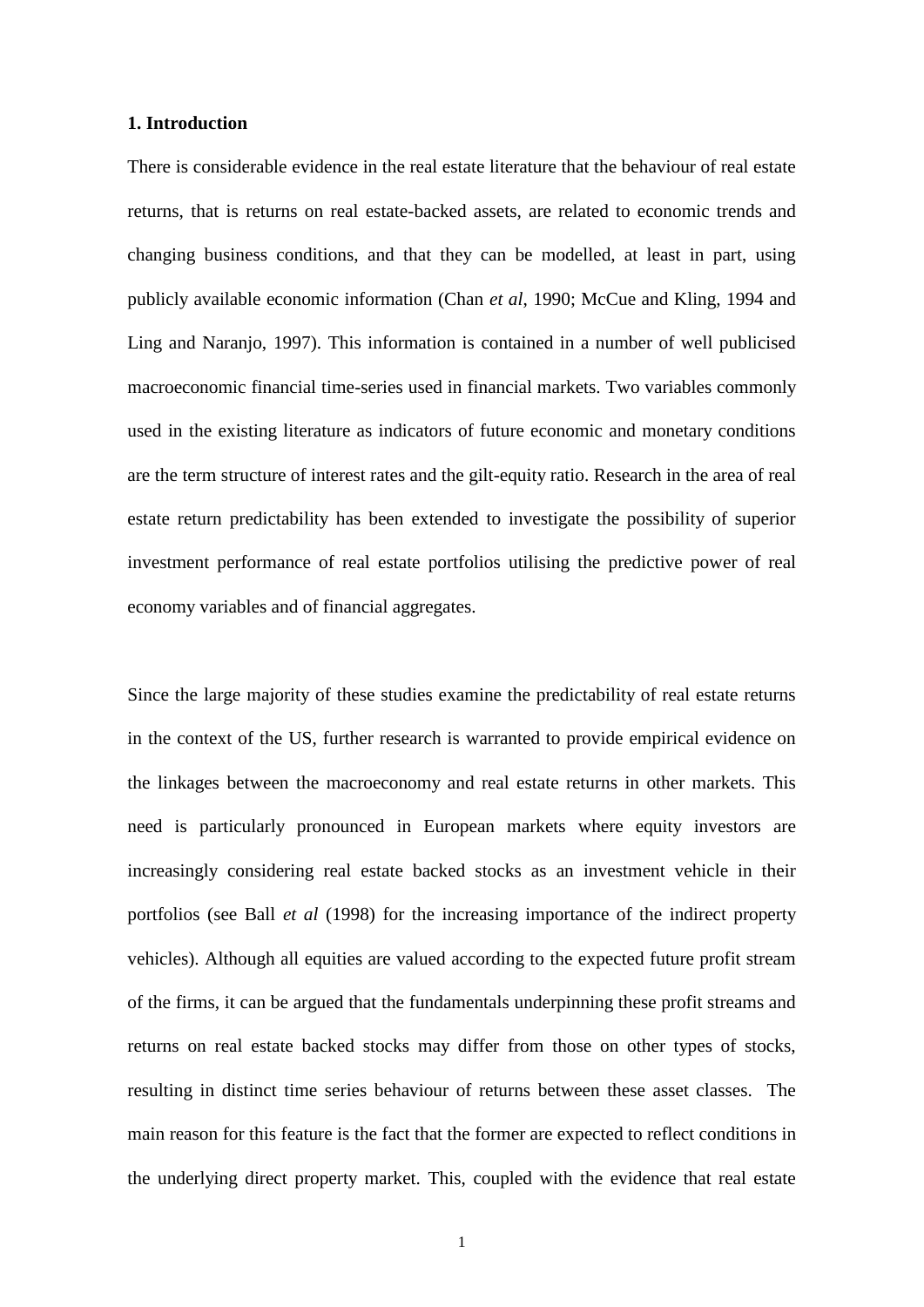returns seem to be more predictable than returns on other assets (Liu and Mei, 1992), makes it possible that investors might be able to exploit this predictability in order to pursue more profitable investment strategies, or more efficient portfolio diversification in the mean-variance sense than portfolios which exclude real estate as an asset class. In addition, although previous studies have explained the historical variation in real estate returns using a set of predetermined variables within pre-specified frameworks, such as multifactor regression models and vector autoregressions, they have not tested for the forecasting ability of the different methodologies and variables. Therefore, the question that arises is how accurately the real estate return generating models in the existing literature predict the direction in future values of real estate returns and how suitable they are for the purpose of short-term and longer term forecasting.

The main thrust of the present study is to examine the performance of alternative econometric methodologies in forecasting real estate returns in the short-run in the UK. Real estate returns are defined as the growth rate in the Primark Datastream price index of real estate stocks. An analyst can study the time series properties of past data on real estate returns and utilise this information to make short term predictions. Alternatively, these forecasts can be made based upon a more general modelling methodology of real estate return determination which includes information contained in lagged macroeconomic or financial variables. The particular aim of this research is to forecast the short- and long-run variation in real estate returns utilising both the time series properties of the returns series alone and then a multivariate model that incorporates the term structure of interest rates and the gilt-equity yield ratio to exploit the economic information content of these variables. It is very important that investors have evidence on whether the time series properties of real estate returns can be used for forecasting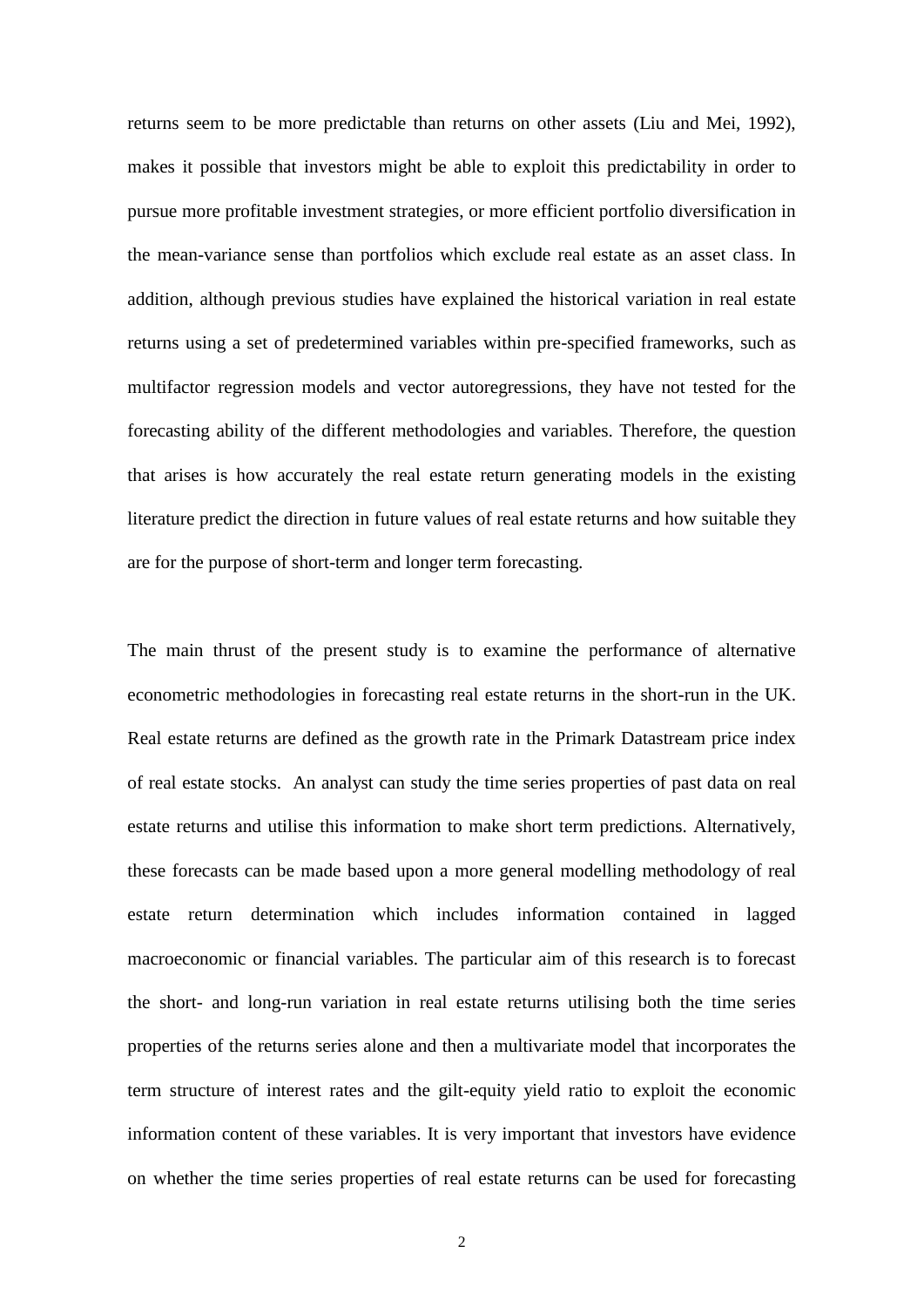purposes or whether they should employ more general models and frameworks to carry out the forecasting analysis. This study provides the first evidence on comparative forecasting research work in the field of real estate returns in the UK based on four different prediction methodologies. The study also evaluates whether the relative forecasting accuracy of these methodologies is invariant as the forecasting horizon becomes longer.

The remainder of the paper is organised in five sections. A discussion of the methodology followed and data employed in this paper is presented in section 2. Section 3 reports the empirical findings while section 4 presents a comparative analysis of the forecastability of direct and indirect property returns. Section 5 offers a trading rule to exploit potential forecastabilities in the indirect returns series, and finally, section 6 concludes.

#### **2. Forecasting frameworks, data**, **and production of forecasts**

The simplest approach to forecasting real estate returns is to utilise the time series properties of the returns series itself. For this purpose, forecasts are derived from two models: (i) a forecasting model that simply comprises the long term mean of the returns series, estimated as the unconditional mean of a trailing sample (in this case of size 200 observations) and (ii) an ARMA model which is fitted to the property returns series, with the optimal model order being chosen by Akaike's information criterion, Schwarz's Bayesian criterion, and the Hannan-Quinn criterion.

An third approach to forecasting real estate returns is to consider additional explanatory variables that explicitly incorporate analysts' expectations about business conditions in a vector autoregressive (VAR) model framework. The set of variables for inclusion in the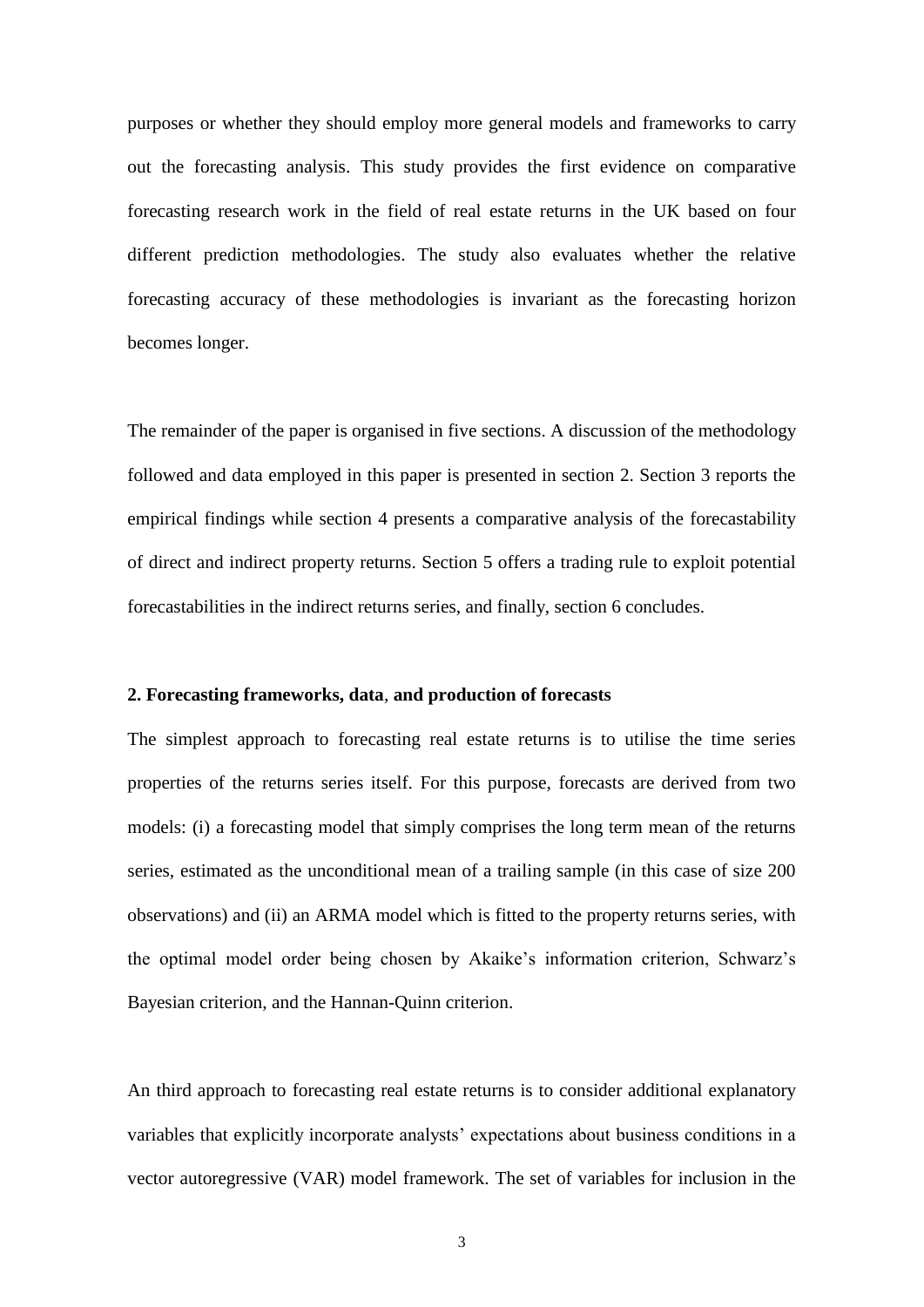VAR is determined by the conclusions of recent research investigating the modelling of stock returns or real estate returns. It is assumed that changing economic conditions are ultimately responsible for the variation in property share prices. There is ample evidence in applied economics research that the term structure of interest rates and the gilt-equity yield ratio (GEYR) adjust when market participants revise their expectations about the state of the economy. Therefore, they can be used as leading indicators of future business conditions (Estrella and Hardouvelis, 1991; Hardouvelis, 1994; Davis and Fagan, 1997).

Several authors have argued that the term structure of interest rates contains information about the future course of the economy (Campbell, 1987; Chen, 1991; Estrella and Hardouvelis, 1991; Hardouvelis, 1994). In particular, Estrella and Hardouvelis (1991) demonstrate that the yield curve has predictive power beyond that contained in the short term interest rate, and can help predict changes in national output up to four periods ahead. The term structure of interest rates is defined as the difference between the longterm and the short-term rates of interest. This spread is usually positive so that the yield curve is upward sloping. A tightening of monetary policy in order to kerb inflation or inflationary growth will be reflected in higher short-term interest rates. If the financial markets believe that future economic activity will slow down and therefore that the future short-term rate of interest will fall, the yield curve will flatten out or even decline. High short rates in the current period can lead to lower aggregate investment expenditure that in turn results in a decline in future economic activity. Therefore, market participants expect lower prices and returns on traded property assets during the forthcoming economic contraction. Chan *et al* (1992) provide supporting evidence to the view that the term structure affects real estate returns but Liu and Mei (1992) did not find such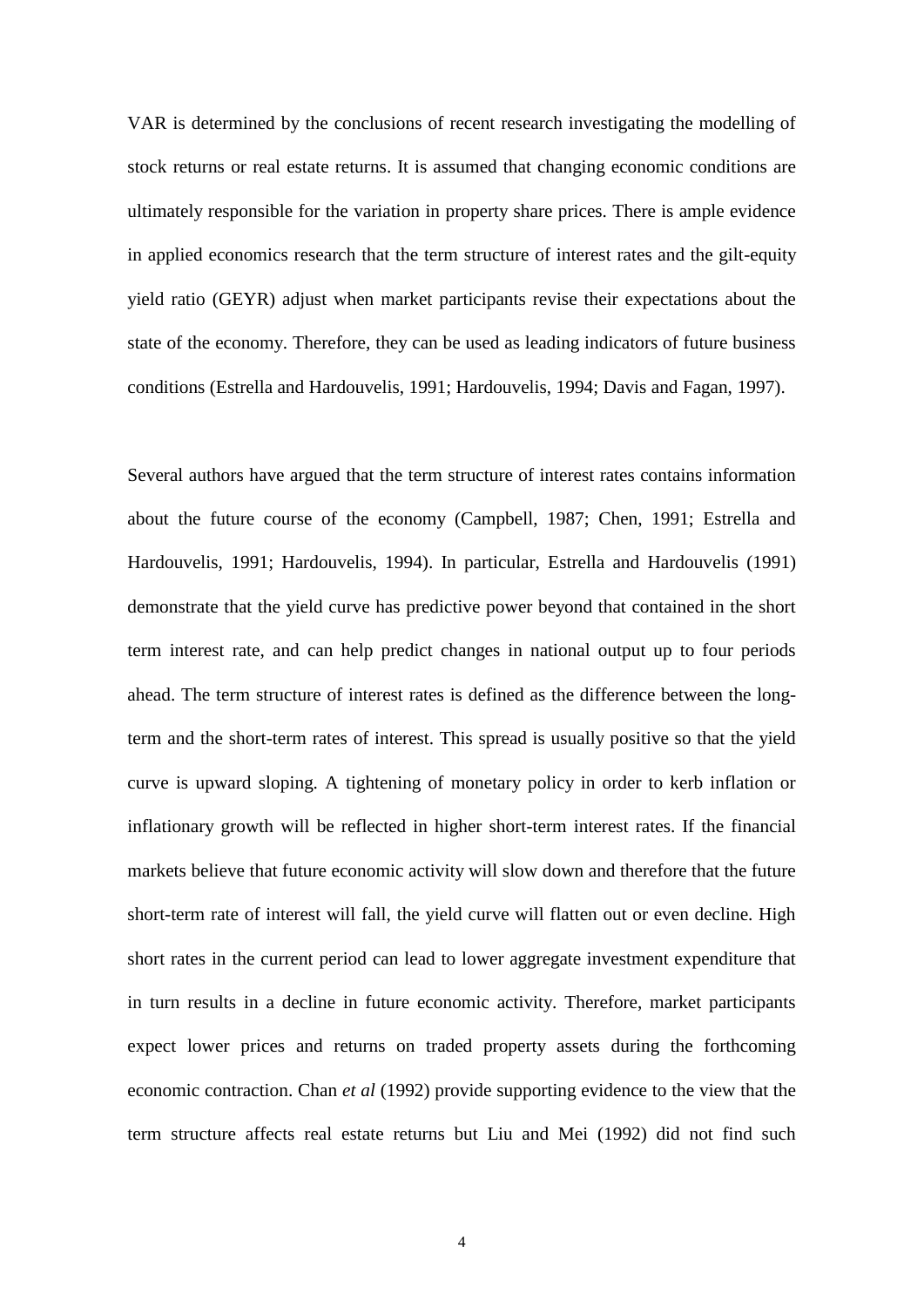evidence. On the other hand, Ling and Naranjo (1997) found that the spread variable could become important in particular periods.

The predictive power of the gilt-equity yield ratio has not been examined in the literature on real estate returns, although research on general equity market indices suggests that it can have additional explanatory power beyond that contained in other macroeconomic or financial variables (see Levin & Wright, 1999; Brooks and Persand, 2000). The GEYR ratio is measured as the ratio of the long gilt yield to the equity dividend yield. Levin and Wright argue that the GEYR has a normal "long run" level, reflecting a long run noarbitrage relation between government bond and equity markets. Movements in this ratio are strongly affected by changes in the stock price and dividend yield (see Davis and Fagan, 1997). If, due to higher expected profitability, the dividend yield falls, the GEYR may become too high so that equities are thought expensive relative to bonds. Levin and Wright also state that bond yields do not fall, the low value of equity yields cannot be sustained. Therefore, equity prices, and in the context of the present study, the prices of property stocks, must fall to restore the long run equilibrium. When the GEYR is too low, equity prices are expected to rise in order to restore the equilibrium relationship.

Other macroeconomic variables, such as changes in unemployment, inflation, short term interest rates are not included in the results given here for two reasons. First, the results obtained by using these variables (not reported but available from the authors upon request) were inferior to those reported here using the two financial variables. Second, recent research by Brooks and Tsolacos (1999) has shown that the other variables do not even have any in-sample predictive power for real estate returns, evidenced by the joint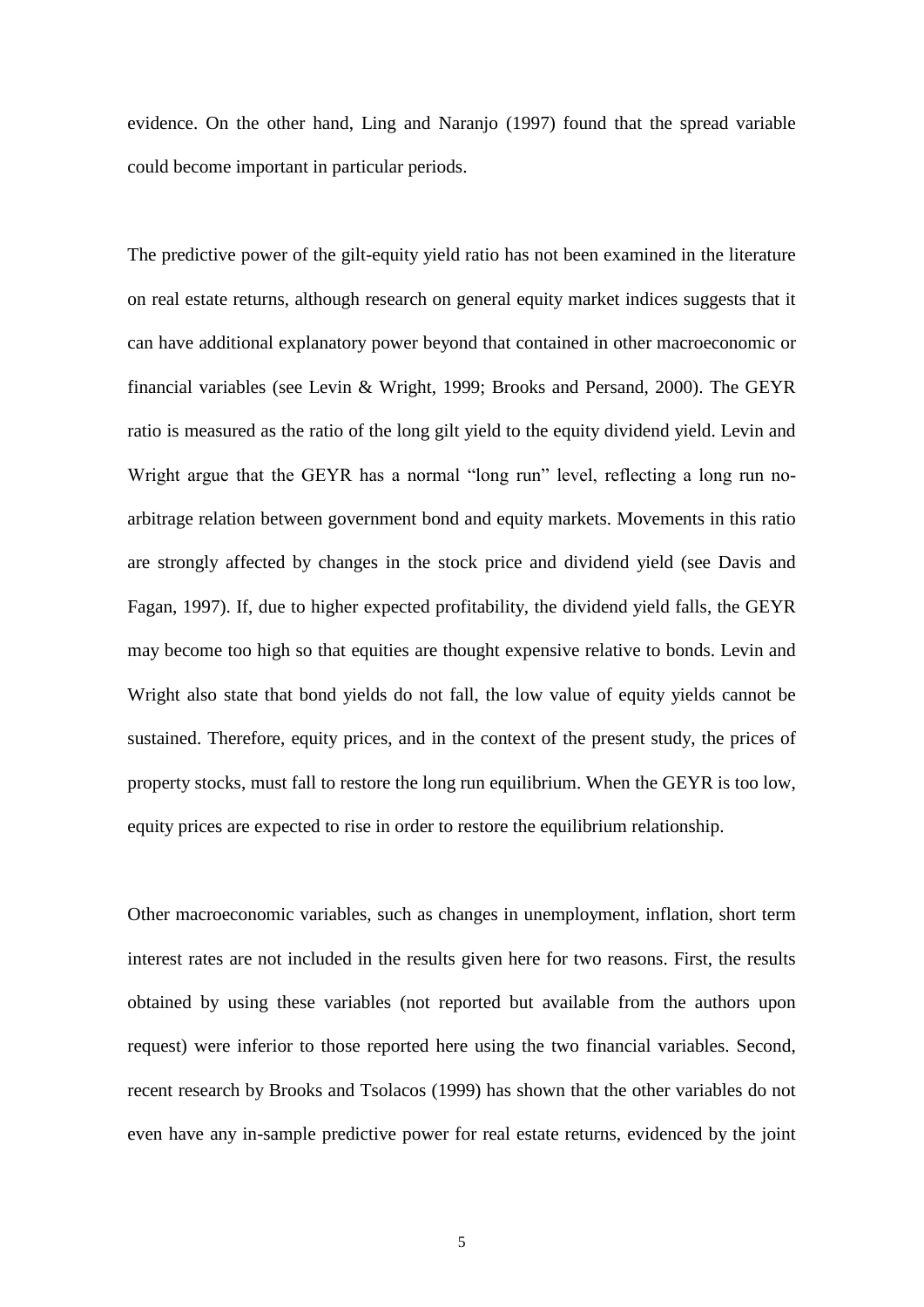lack of significance of the coefficients in the VAR representations when general stock market effects are removed.

The data employed in this study comprise monthly observations on the Primark Datastream UK Property Index, the term spread (measured as the difference between the yields on a 20 year government bond and the three month Treasury bill rate), and the giltequity yield ratio (calculated by taking the ratio of the yield on 20 year government bonds and the dividend yield on the FTSE 100). All data were obtained from *Datastream International*, and cover the period January 1968 until January 1998, yielding a total of 361 sample points. The property index employed comprises a market value-weighted index constructed by Primark Datastream, based upon the top 26 property stocks traded on the London Stock Exchange. The relative weightings given to the component stocks are updated on a monthly basis.

Some summary statistics for the data are presented in table 1. The property returns series shows significant autocorrelation at the first lag, but none thereafter, and is both skewed and leptokurtic. Meanwhile, the GEYR series is leptokurtic but not skewed, and the spread series seems to show little departure from normality. Both the GEYR and spread series are very strongly autocorrelated, but there is no evidence that any of the series are non-stationary.

The effect of the above variables is examined within the context of an unrestricted reduced-form vector autoregressive (VAR) model, with three equations (one for each of the three variables: real estate returns, the term structure, GEYR), which is described by:

$$
Y_t = \beta_0 + \beta_1 Y_{t-1} + \ldots + \beta_m Y_{t-m} + u_t \tag{1}
$$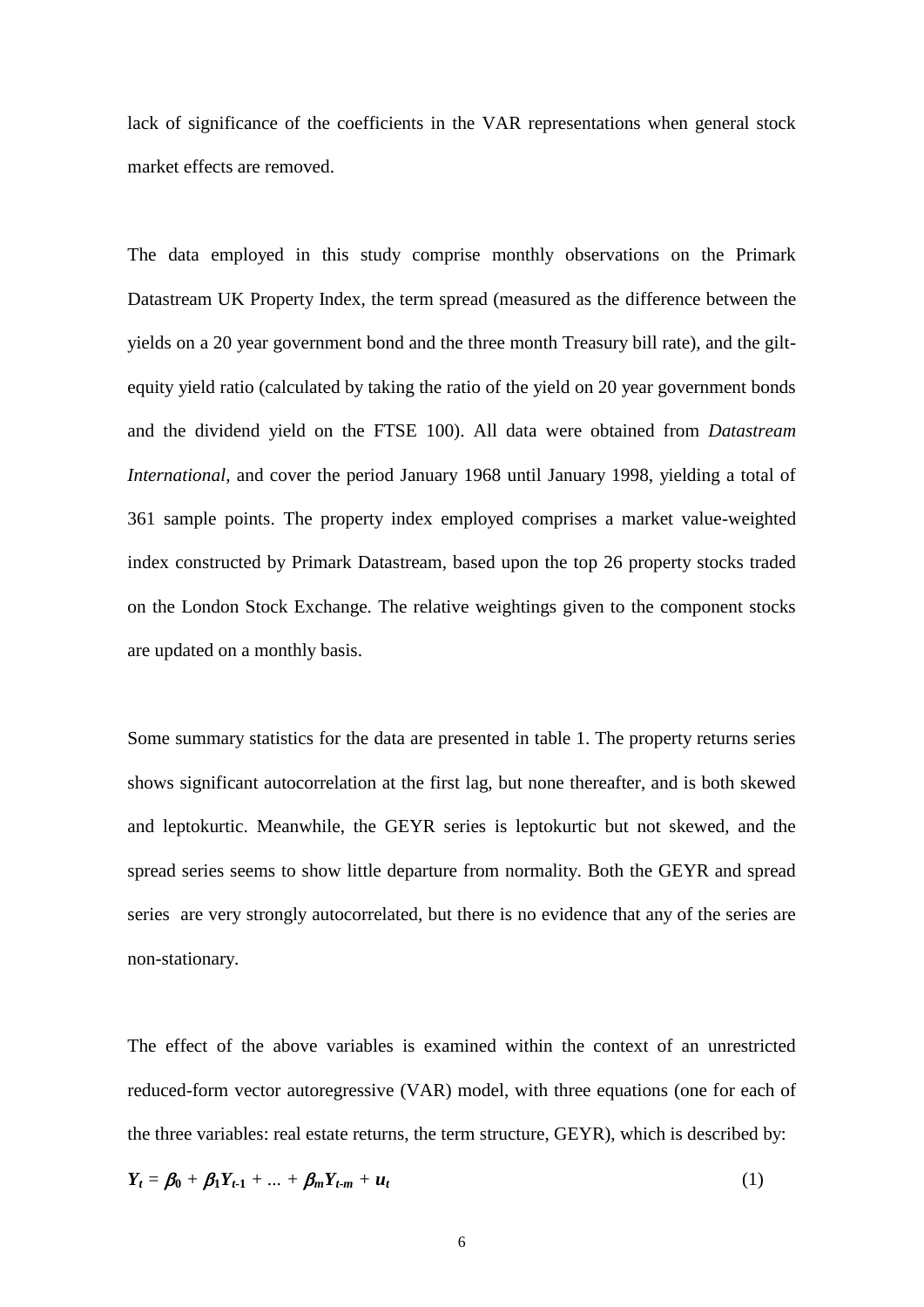where *Y* is the set (or  $3\times1$  vector) of variables included in the system, the  $\beta$  terms give the sets of coefficient vectors ( $\beta_0$  is a 3×1 vector of constants,  $\beta_1$ ,...,  $\beta_m$  are 3×3 matrices of coefficients on the lagged variables, *m* represents the number of lags of each variable in each equation), and  $u_t$  is a vector of error terms (or innovations) which are assumed to be mutually uncorrelated and independent of the *Y*s. The number of lags of each variable to be included in the VAR is chosen using multivariate generalisations of Akaike's Schwarz's Bayesian, and the Hannan-Quinn information criterion (see, for example, Enders, 1995).

The forecasts are constructed as follows. The sample is split roughly in half, with the first 200 observations being used for in-sample model estimation. Then a series of out of sample forecasts up to six steps ahead are generated. The sample is then rolled forward by one observation, the models re-estimated, and a new series of forecasts constructed. This procedure is repeated until 160 such forecasts are generated. The UK economy has been the subject of numerous changes in monetary and fiscal policy over our 30 year sample period (see below), and thus the use of shorter windows used in a rolling fashion helps to minimise the possibilities of structural breaks whilst ensuring sufficient insample data to estimate the models and to produce the forecasts.

The forecasts for the different models are evaluated and compared on the grounds of mean squared error (MSE), mean absolute error (MAE) and the proportion of times that the model correctly predicts the return's sign. The "best" model is defined as the one with the lowest mean squared or mean absolute error, since this would indicate the model whose forecasts are closer to the realised values of the series, and whose forecasts are therefore the most accurate. However, it has also been shown (Gerlow *et al.*, 1993) that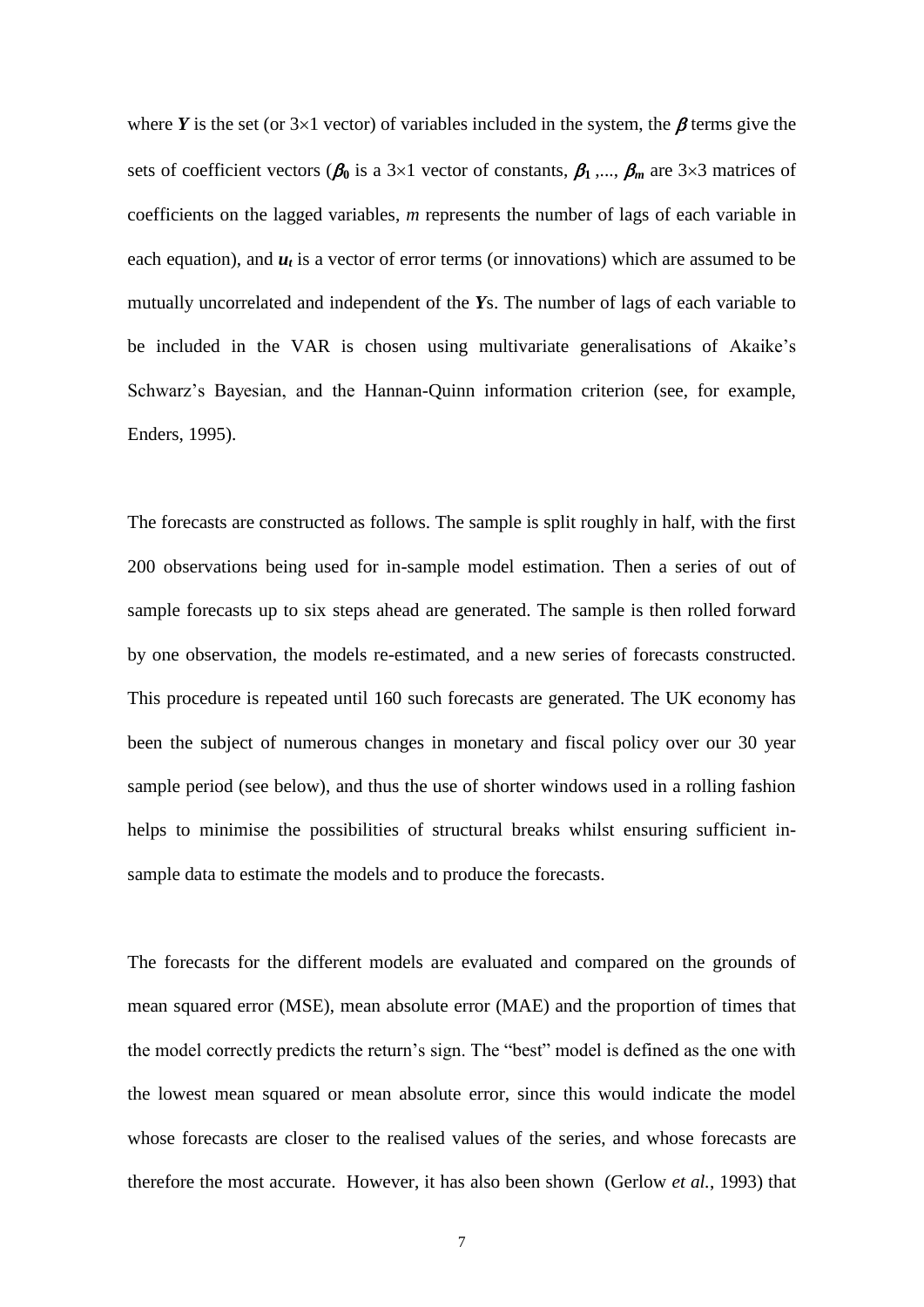the accuracy of forecasts according to traditional statistical criteria may give little guide to the potential profitability of employing those forecasts in a market trading strategy, so that models which perform poorly on statistical grounds may still yield a profit if used for trading, and vice-versa. Models that can accurately forecast the sign of future returns, or can predict turning points in a series have been found to be more profitable (Leitch and Tanner, 1991). Hence the proportion of times that the model correctly predicts the sign of the real estate return is also calculated.

In table 2, we present the results of Granger-causality tests for the three variables employed in the analysis, used to determine whether the VAR formulation seems sensible or not. A detailed description of the operation of this test and its interpretation can be found in Brooks and Tsolacos (1999). Changes in the property index are found to be caused by previous changes in its own values, and by previous changes in the values of the GEYR and the interest rate spread. Meanwhile, changes in the property index do not seem to Granger-cause changes in either of the other two series. Thus we conclude that the other two variables are weakly exogenous, and that the additional information contained in the GEYR and the term spread could be useful for modelling and forecasting changes in the property index.

#### **3. Results**

Initially the order of the ARMA and the VAR models was established as accomplished by the three information criteria. The in-sample minimisation of Akaike's criterion suggested that four lags of the autoregressive part and two lags of the moving average term should be used, while the other two criteria both favoured an ARMA(1,1) model. For the VAR model the same criteria indicated the inclusion of four lags, one lag and one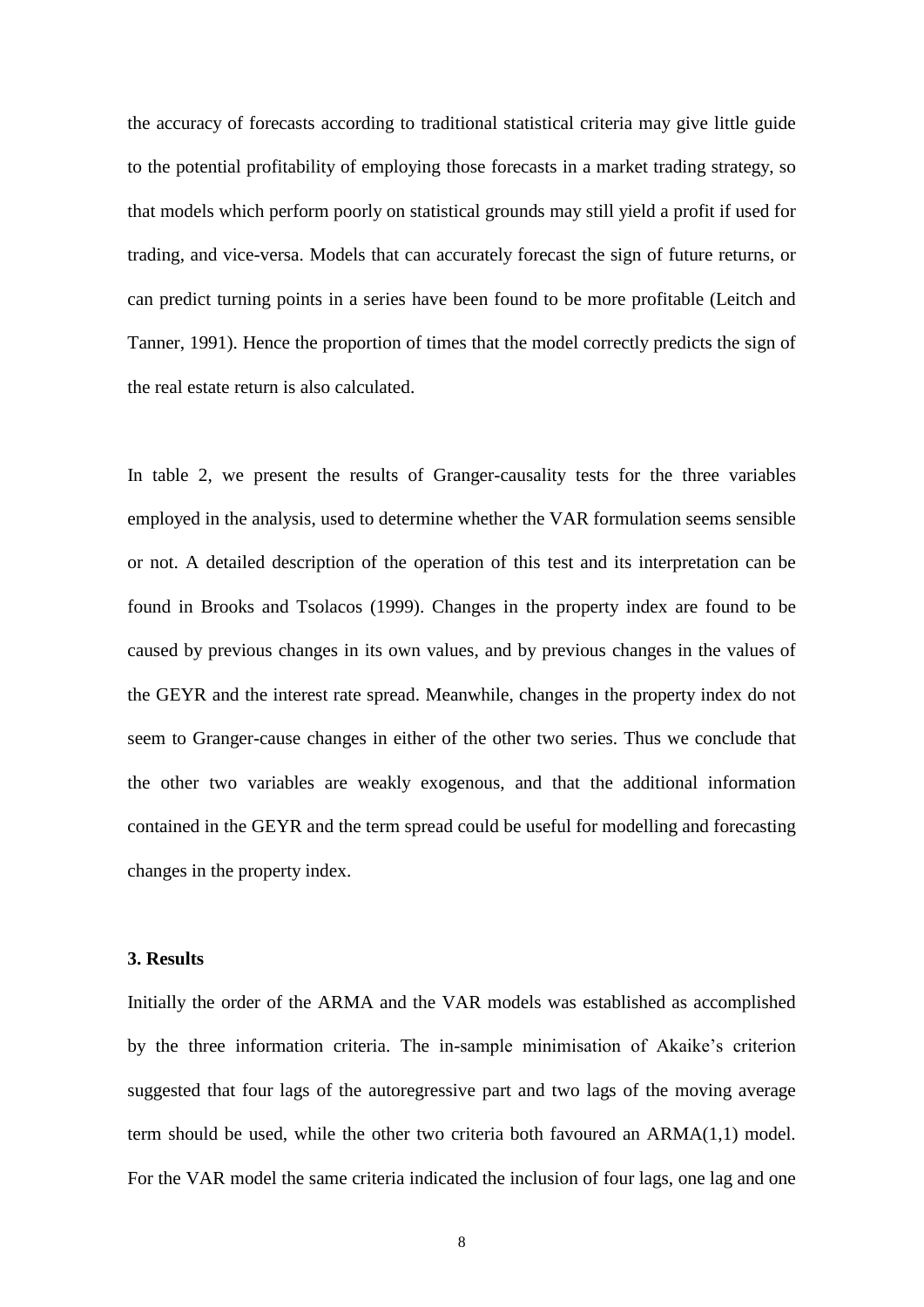lag respectively. We employ the same number of lags for each variable so that the VAR is completely unrestricted. The results for the out of sample forecasts generated using the different methods, with ARMA and VAR models being estimated using the numbers of lags suggested by all the criteria, are given in Table 3 for 1 and 6 month prediction horizons.

In this application, the forecast accuracy evaluation measures give differing orderings of models. The VAR models, which attempt to incorporate the macroeconomic influences of the term spread and the gilt-equity yield ratio, give surprisingly poor overall performances for a forecasting horizon of one or six steps ahead, on MSE or MAE grounds. When evaluated using these criteria, the VAR(4) does particularly badly, and presumably represents an over-parameterisation, given that there are 12 right-hand side variables plus a constant, in each equation. The VAR(1), on the other hand, whilst not the best model, produces 1-step ahead forecasts which are among the most accurate. Even the small VAR model rapidly loses forecasting power, however, as the forecast horizon is extended. This is not surprising, since to produce multi-step ahead forecasts from a VAR, the values of the other variables in the system must also be forecasted (within the system), which introduces another source of uncertainty and potential error. In order to further evaluate why the VAR model (which contains all of the information in the univariate autoregressive framework, plus additional variables) did not produce superior forecasts compared with simpler models, we compute and plot in Figures 1 to 3 the impulse-response functions associated with unit shocks in each of the three explanatory variables, which are subsequently tracked for 24 months. Considering the signs of the responses, changes in the value of the property index are positively correlated over a short horizon, since the impulse response is large positive for lags 1 and 2, but the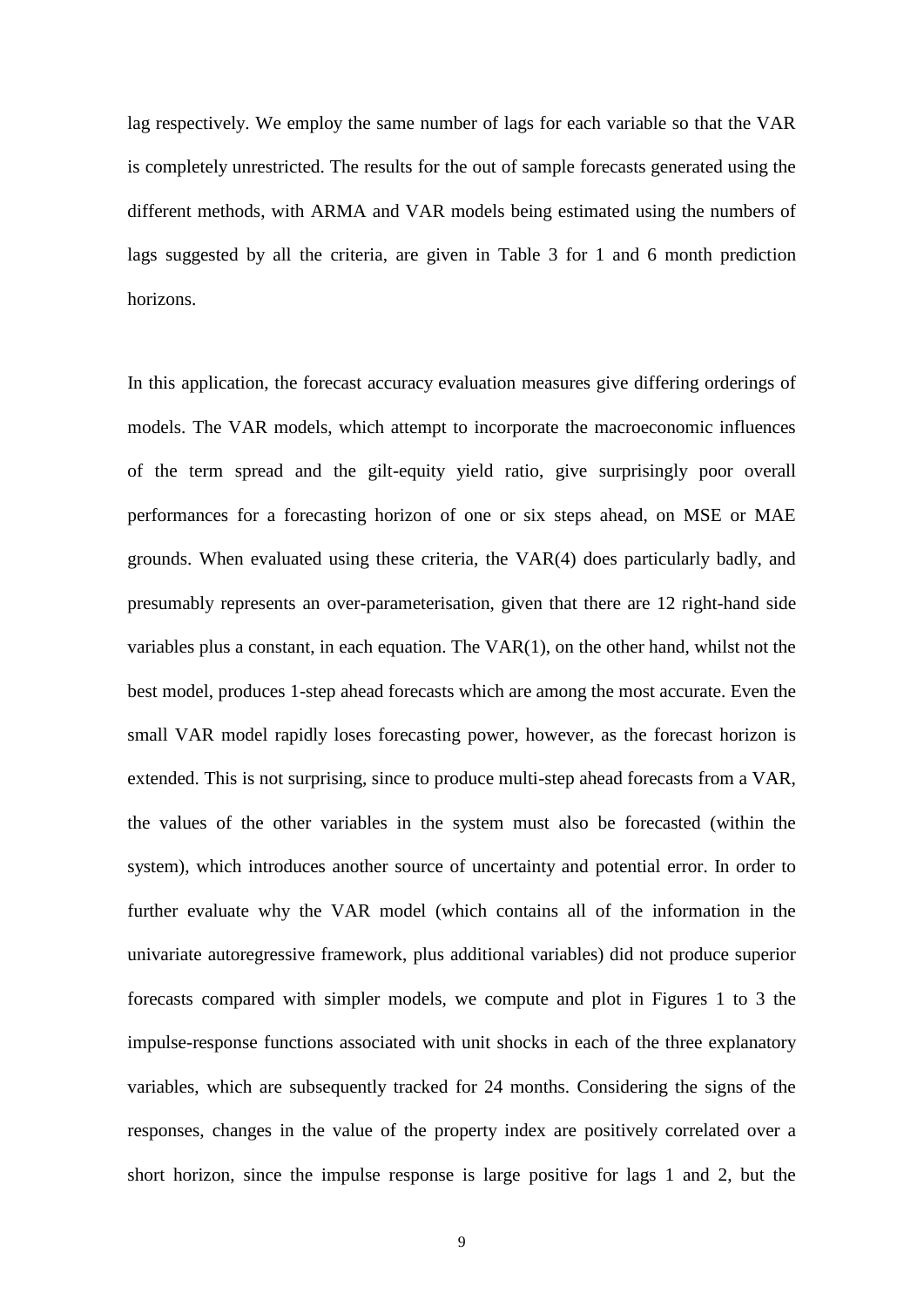impulse-responses thereafter are negative, although the two standard error bands (the dotted lines) span the horizontal axis, indicating that the impulse-response coefficients are no longer significant. The response of the property index to changes in the GEYR, in Figure 2, shows no clear pattern over time. The unit shock of GEYR leads first to a rise, then a fall, and then a rise in the value of the property index, although overall the effect is positive. Similarly for changes in the term spread, the effect upon the real estate index is difficult to determine, with first a fall, and then a rise, and then a fall in the value of the index following a unit shock. For all three plots, however, it is clear that after perhaps 5 or 6 periods, the effects of the shocks for the current value of the property index returns, are negligible.

The best models, for short-term forecasts are the long term mean on MSE grounds, and the profligate ARMA(4,2) on MAE grounds, while the VAR(4) produces the highest proportion of correct sign predictions. For the 6-month ahead forecasts, the long term mean produces the most accurate forecasts under all evaluation measures.

#### **4. The Forecastability of Direct Versus Indirect Property Investment Returns**

In this section, we compare the relative forecast accuracies of the various models presented above using the returns on both the indirect property investment vehicle (the equity quoted property index) and the returns on a direct property investment index - the IPD monthly total return series. The latter is compiled from valuation and management records for individual buildings in complete portfolios. The IPD total return is defined as the overall return on capital employed and is the sum of income return and capital growth. The Income return is income receivable net of management and irrecoverable costs divided by capital employed through the month. Capital growth is the change in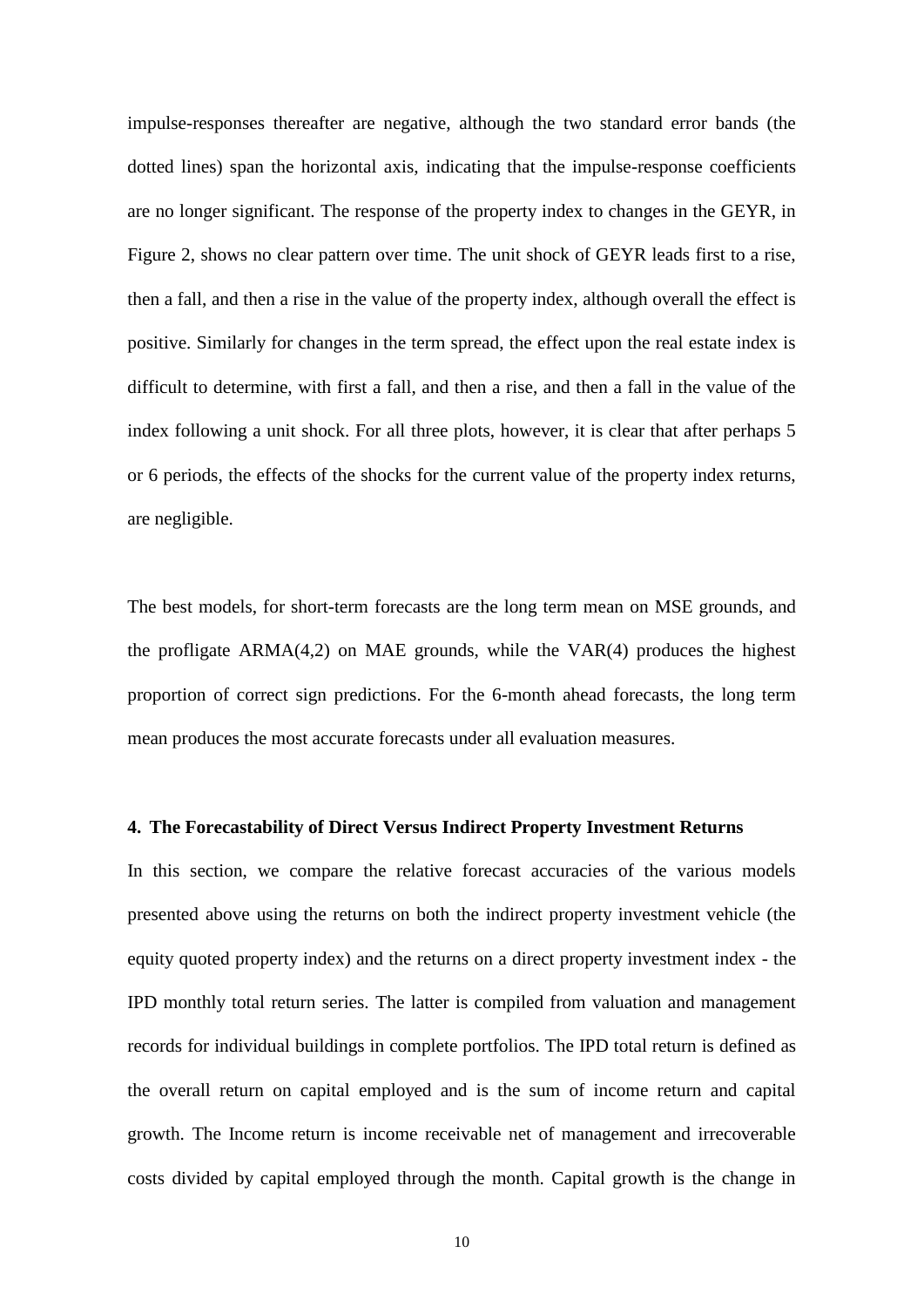capital value from one valuation to the next, net of any capital flows, divided by capital employed (more information can be found in the IPD UK monthly index publications). Since the IPD series is only available from December 1986, we also re-compute the forecasts for the indirect property series analysed above for the same sample periods in order to facilitate comparisons. Thus forecasts are now generated using a moving window of 5 years' (60 months') worth of data, with forecasts up to 6 steps ahead being generated and then the sample rolled forward 1 observation until 74 such forecasts are produced. The results are presented in tables 4 and 5.

Again, model orders are chosen using Akaike's, Schwarz's Bayesian, and the Hannan-Quinn information criteria. These criteria chose for indirect property series, and for the ARMA models, a (2,5) - all criteria; for the direct (IPD) series the selected models were  $(6,3)$  - AIC,  $(3,4)$  - SBIC and HQIC. All three criteria chose a VAR $(1)$  for the indirect series, while AIC chose a VAR(2), but SBIC and HQIC chose a VAR(1) for the direct series. The fact that the selected lag-lengths and sizes of models are larger for the direct property returns is indicative that there is potentially more forecastable structure in this series than that based on equities.

The results in table 4 are broadly similar to those in table 3, although there are some differences due to the change in sample length and the timing of the estimation and forecasts. In table 4, the VAR model for the indirect returns is almost universally superior. It provides the lowest MSE and MAE, and the highest proportion of correct sign predictions, except at the longest forecasting horizon, where the VAR is the worst model for sign prediction, getting only half of the 6-step ahead signs right.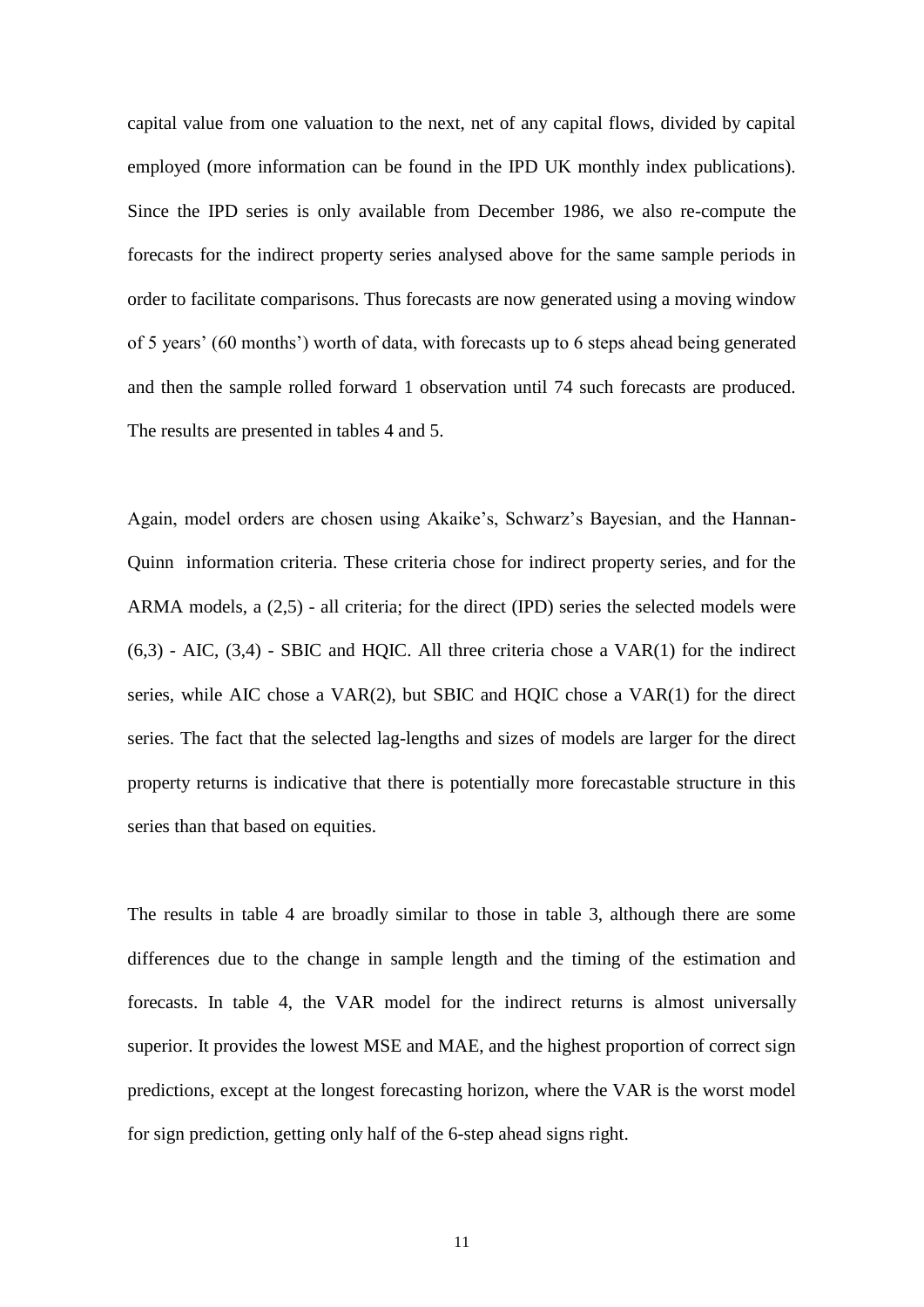Table 5 presents the results for the appraisal-based IPD series. In this case, it is clearly the ARMA approach, based upon only lags of the property returns themselves, which is the winner, while the VAR model, containing additional information regarding the financial markets, provides the least accurate forecasts, except in terms of sign predictions. The parsimonious VAR(1) model provides a marginally higher proportion of correct sign predictions at the short forecasting horizon, although the  $ARMA(1,1)$  and  $ARMA(1,3)$ models are better as the prediction horizon increases.

In general, we can state that the use of "generous" information criteria, such as Akaike's, will lead to the selection of models which are over-parameterised, leading to poor forecasts. Those concerned with forecasting real estate returns should be concerned to use small models which do not use up valuable degrees of freedom, and which can generalise.

It seems also that there is a great deal more forecastability in the appraisal-based, as opposed to the equity-based series. This is evidenced by the fact that some models are able to correctly predict the direction of change of the former series up to 6 months ahead with over 90% accuracy. In financial markets, this accuracy would be considered phenomenal. The mean absolute and mean squared errors of the time series and VAR models are still smaller than those based on the long term mean, even at the 6 months ahead horizon. This is, however, hardly surprising, and the apparent predictability of the direct returns could be merely a statistical artefact, resulting from appraiser-induced smoothness of the series. This smoothness in the series is exacerbated by the frequency of the valuations. Monthly valuations of commercial properties do not provide sufficient time for economic and other information to induce a significant variation in total returns.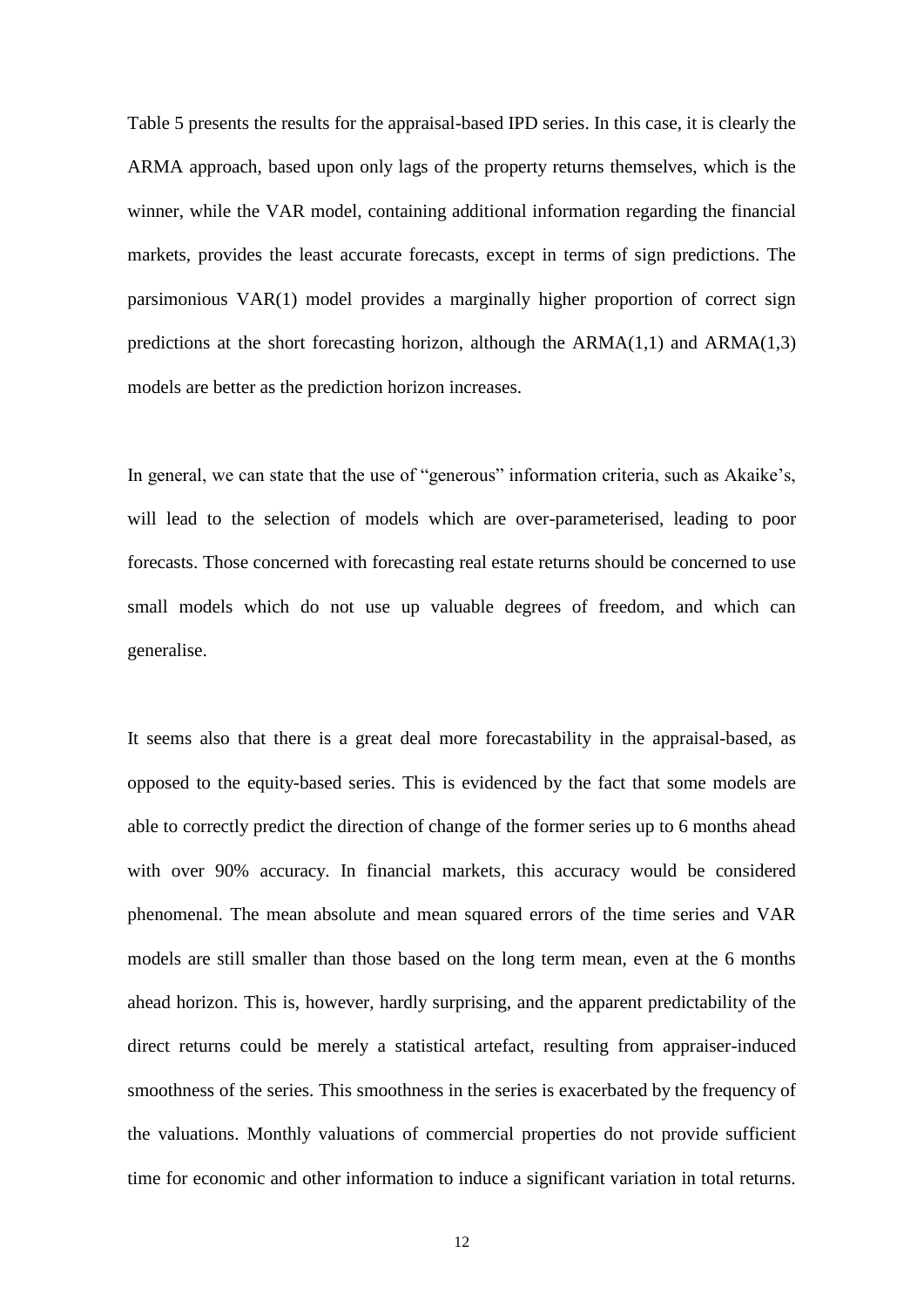Therefore, current returns are bound to be linked to previous returns since they are not traded at the frequency of the property shares. On the other hand, this long memory in direct property returns may reflect characteristics of the property market that result in cyclical shocks having long-term effects on rental and capital values.

#### **4. Production and testing of trading rules**

Although the evidence for the apparent predictability of property returns, both direct and indirect, may be considered *prima facie* evidence of stock market informational inefficiency. However, according to modern definitions of stock market efficiency, a market may only be considered inefficient with respect to a particular information set if it is possible to make abnormal profits from trading on the basis of that information set. In order to investigate whether we can find any evidence of property market informational inefficiency, we develop a set of trading rules based on the forecasts produced as discussed above. For the reasons outlined above, the trading rules are developed only in the context of indirect, equity-based property returns. The results of a trading rule based on appraisal-based returns are likely to be misleading and unrealistic since such returns are not based on transactions data, and therefore it may not in fact have been possible to buy or sell property at the prevailing valuation prices. Additionally, investing in direct property is likely to occur large transactions costs and market orders to buy or sell direct property will only be executed with a long lag.

Although there are an infinite number of ways to operationalise a trading rule, we consider a simple approach where an investor is either long the equity-based property index or has no position, with the funds being held in treasury bills and therefore earning the short term "risk-free" rate of interest. The 1-step and 6-step ahead forecasts are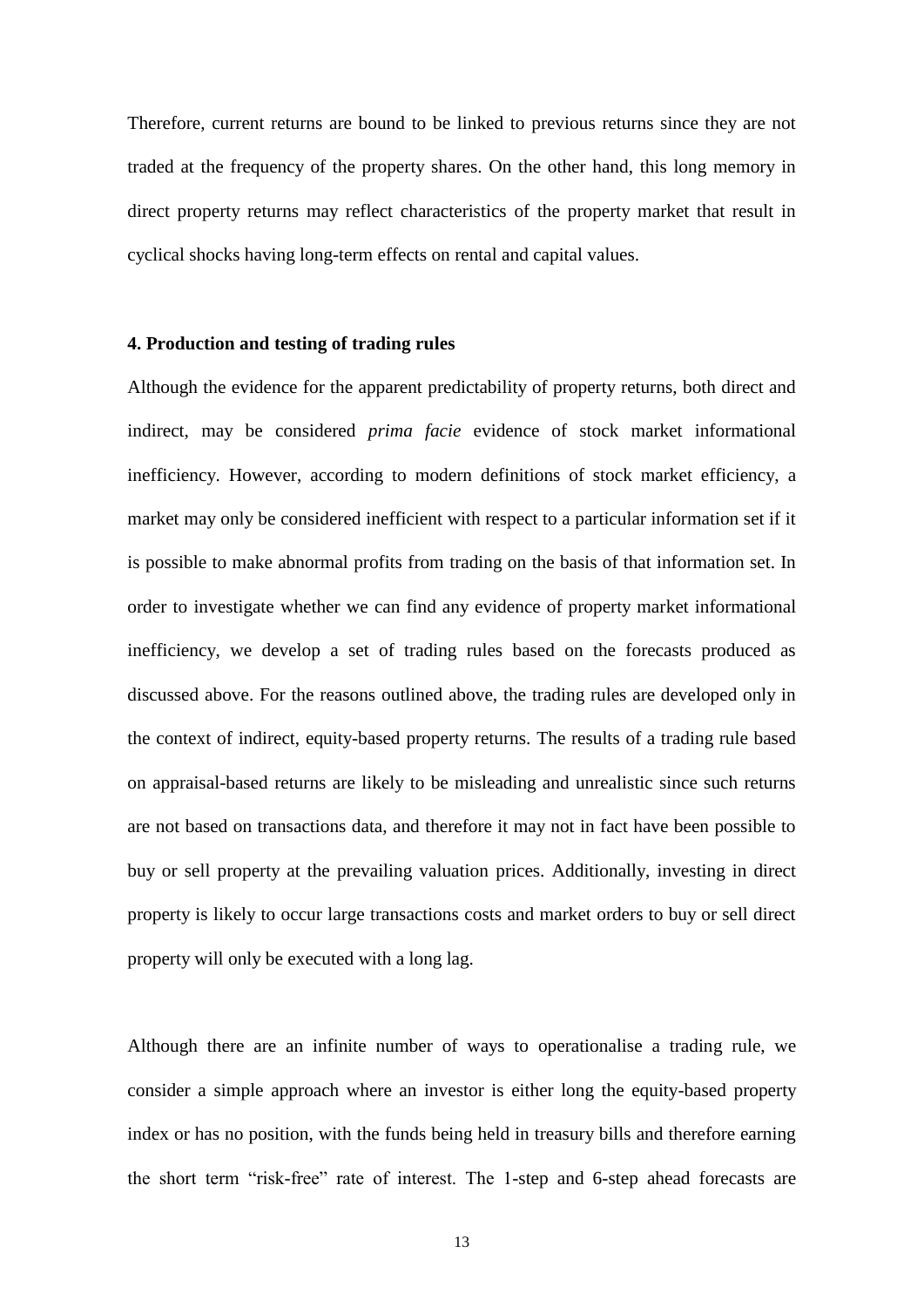produced, and a decision about whether to be in property is made on that basis. We employ two rules: first, invest in the property stock index if the property return during the next period is forecast to be positive; second, invest in property only if the return forecast for the next month is greater than the average return over the sample period (i.e. greater than 0.87% per month). In each case, if a return is predicted to be sufficiently large to signal a buy, the property index notionally purchased. Then, the sample is rolled forward one observation, and if the next return predicted positive again, the index continues to be held, and so on. If the return is then predicted to be negative, however, the index is sold, with the proceeds invested in the risk free rate. It is assumed that the investment began at the start of our out of sample period and continued for the full 160 observations (i.e. a 13 years and 4 month period). We can effectively ignore risk in these calculations, since the benchmark will be a "buy-and-hold the property index" approach, and this is likely to represent more risk than our trading strategies, which involve being out of equities and in treasury bills for part of the period.

Table 6 presents the trading profitability results, denominated in simple annualised percentage returns, for each of the 5 models. The long-term mean model produces property return forecasts that are always (small and) positive. Therefore, the long term mean rule would be identical to passively holding the property index throughout the whole period. The simple average annualised return to simply holding the property index throughout is 8.07%. Overall, some of the models are able to modestly improve on this profitability. The best performing models in aggregate are the VAR models, which produce returns in excess of 9% per annum for the 1 step ahead forecasts with holdings in equities being based on any positive forecasted returns. In general, as one might have anticipated, trading on the basis of the 1-step ahead forecasts is more profitable than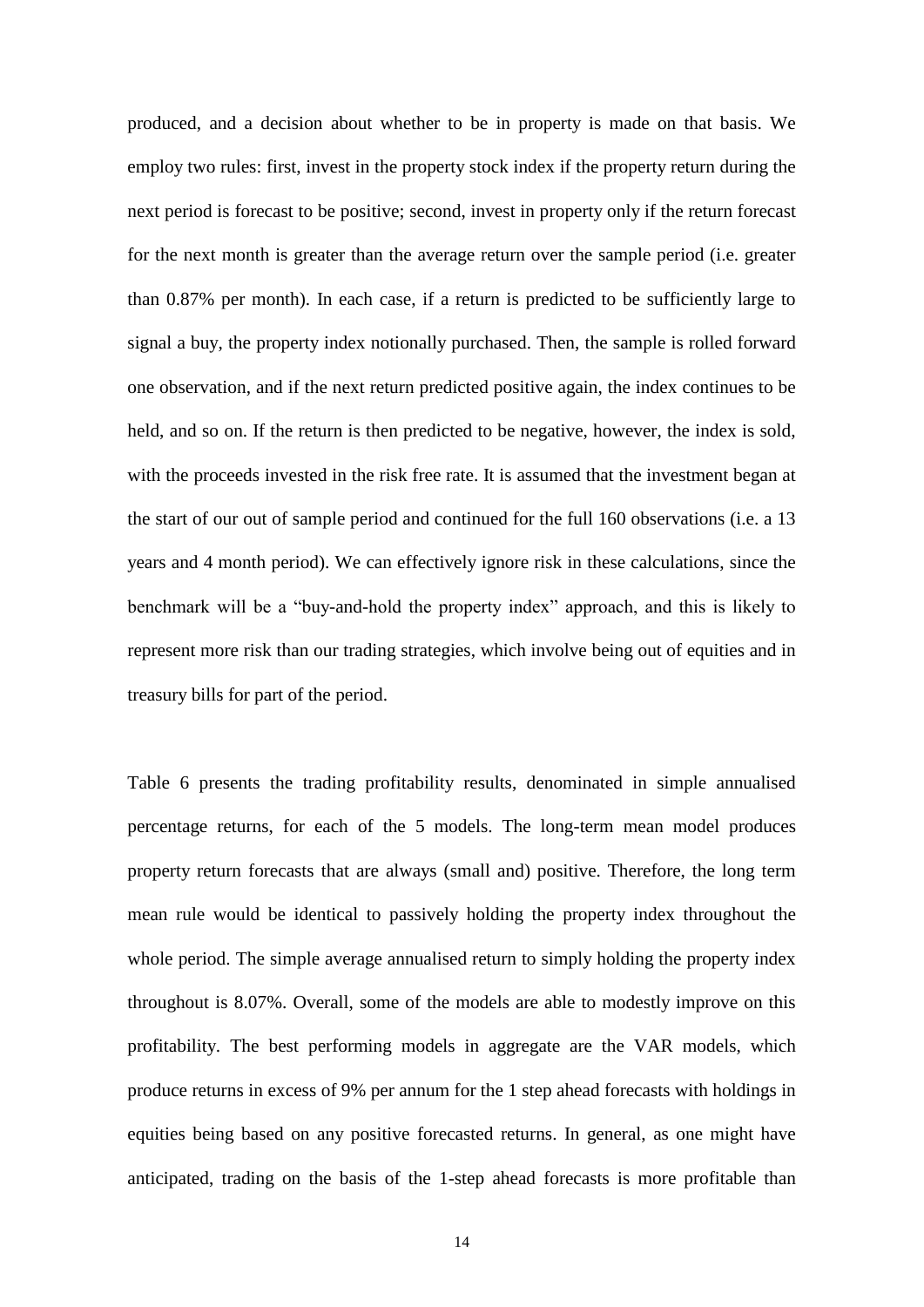trading on the basis of the 6-step ahead forecasts. Such a result ties in with the statistical evaluation, which showed that the one step ahead forecasts are typically more accurate and give a higher percentage of correct sign predictions.

A further cautionary note is required, however, in interpreting these results. The returns presented in table 6 are calculated gross of transactions costs. Sutcliffe (1997) suggests that an appropriate "round-trip" figure for transacting in companies contained in the FTSE-100 is 1.7% of the value of the purchase/sale per transaction for an investor. This figure is made up of bid /ask spread (0.8%), stamp duty (0.5%) and commission (0.4%). Even ignoring the fact that some of the companies in the property index are not in the FTSE 100, and are therefore likely to be less liquid with higher spreads, these transactions costs are likely to wipe out any profits made by the trading rules. The best performing rule generates a return of 9.26% per annum, but would generate approximately 3-4 trades per year, resulting in transactions costs of around 6% per annum. A filter which states that investors should only buy into the property index when the index is predicted to rise by more than its historical average, typically results in fewer trades, but also generates lower gross returns. For example, the best performing model in the context of the strict filter is the VAR(1) using one-step ahead predictions, giving an average annual return of 8.70%. This rule still requires 37 trades over the out of sample period (approximately 2-3 trades per year), again wiping out any excess gross profitability over a pure buy-and-hold equities strategy. Under modern definitions of market efficiency, forecastability in returns can only be considered evidence for market informational inefficiency if those forecasts can be turned into a trading rule that generates abnormal returns net of costs. Since our trading rules could not generate excess returns net of transactions costs, we would infer that the apparent forecastability of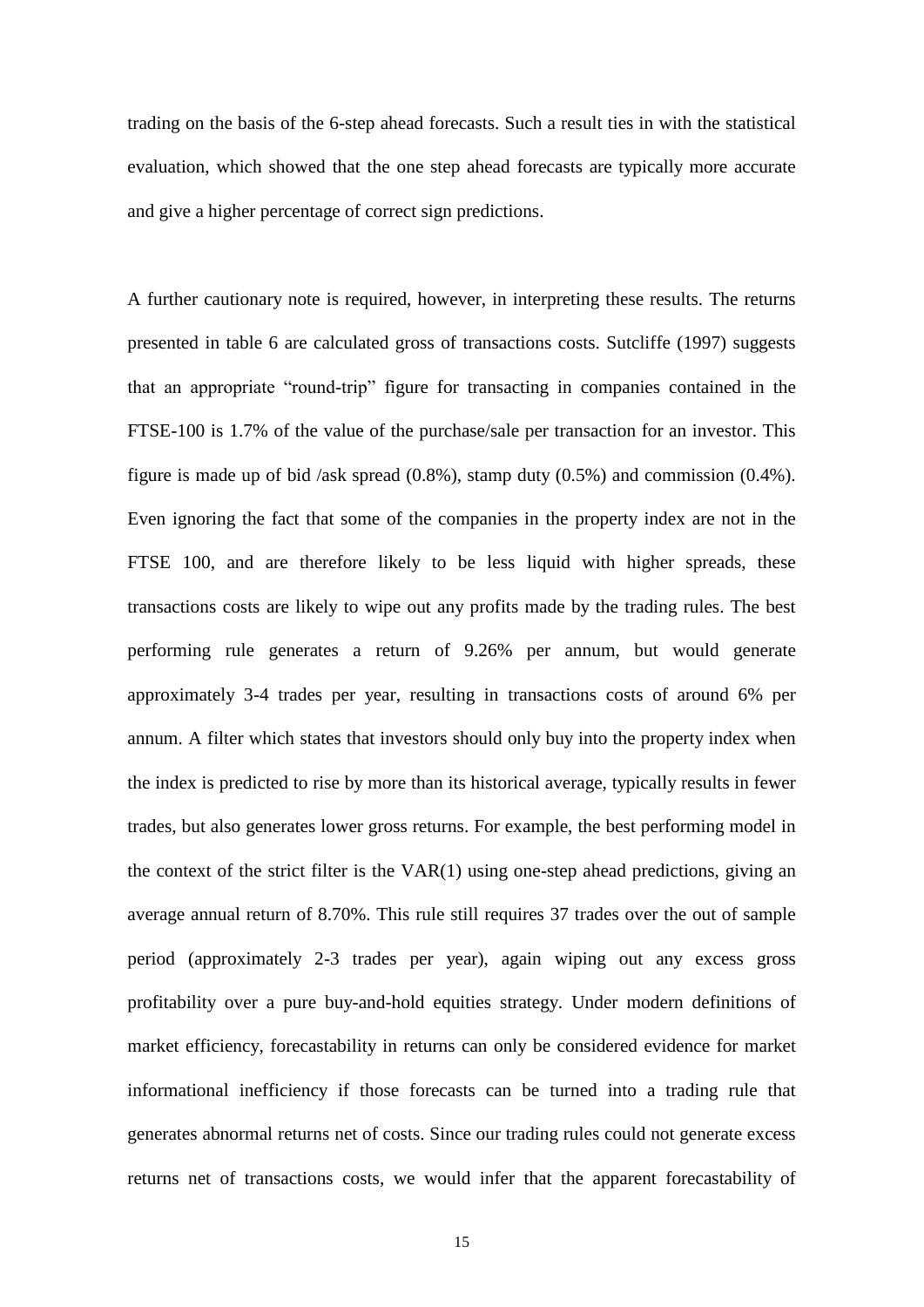indirect property returns is entirely consistent with stock market efficiency and the absence of possibilities for arbitrage.

#### **6. Conclusions**

The present study examined the performance of three different forecasting techniques that are available to analysts and investors to forecast real estate returns in the UK. Two of these techniques utilise the time-series properties of the real estate return series. The third methodology is a VAR model that allows the testing of the role of the term structure of interest rates and the gilt-equity yield ratio in forecasting real estate returns. Forecasts were produced for one to six months ahead and evaluated on the basis of standard forecast evaluation criteria.

This investigation has found that a vector autoregressive model, incorporating lagged values of term structure of interest rates and the gilt-equity yield ratio, provides superior one step (month) ahead predictions of real estate returns than other simpler univariate and naive forecasting models. However, at longer predictive horizons (that is up to six months), the relative advantage of the more complex multivariate model for forecasting equity-based returns disappears. The implication of this finding is that the multivariate asset pricing models developed in existing work to explain the intertemporal variation in real estate returns may only be suitable for immediate or short-term forecasts (one to two steps ahead). The recommendation in the present paper is that analysts can do no better than to forecast the long term behaviour of indirect, equity-based real estate returns series based on its long term mean. The short run variation around the mean can be forecast using multi-factor frameworks. Meanwhile, returns to direct property investments appear *prima facie* to be forecastable using time series models at least 6 periods into the future.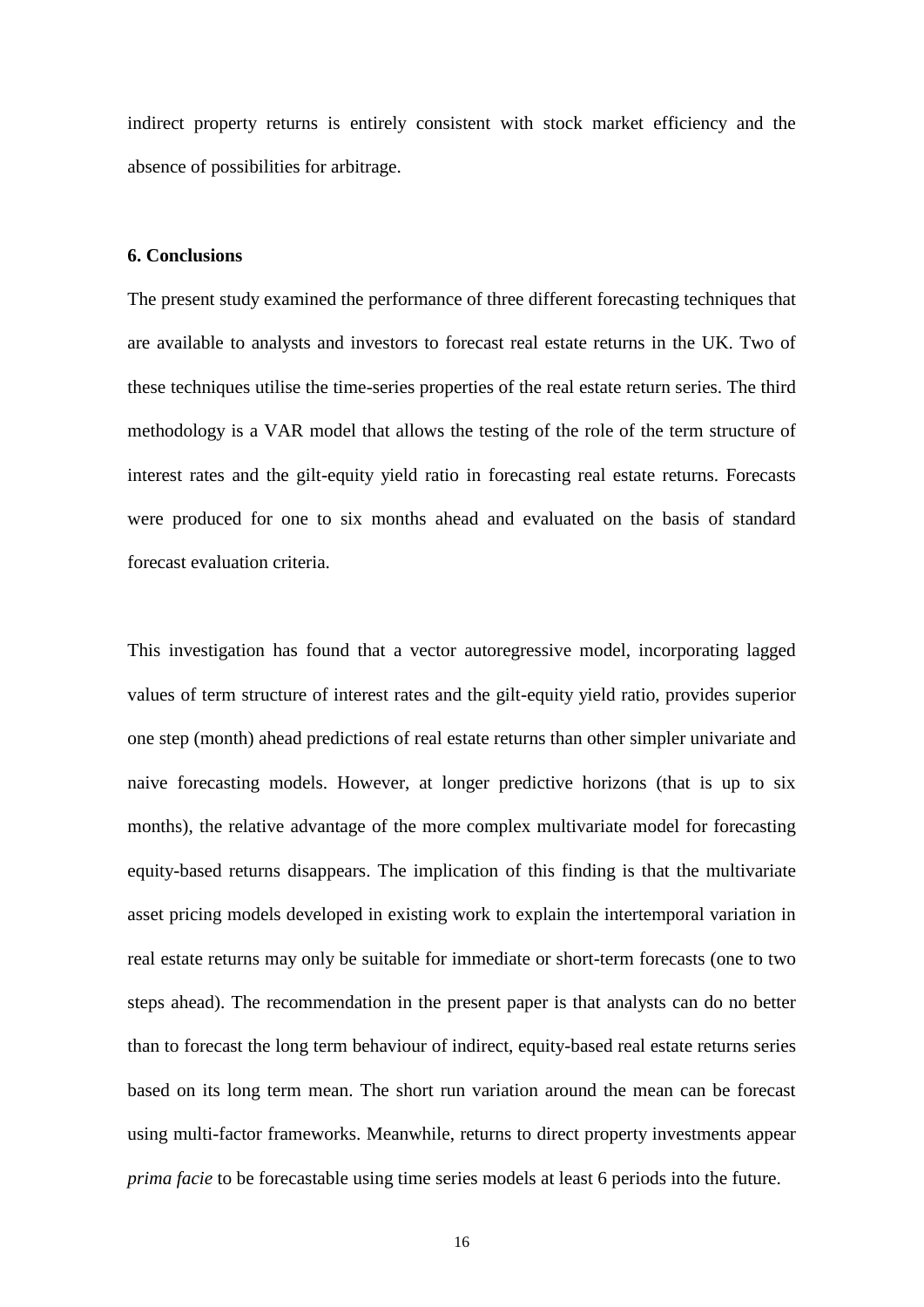In the case of indirect property returns, such short-term forecasts can be turned into a trading rule that can generate excess returns over a buy-and-hold strategy gross of transactions costs, although none of the trading rules we develop could cover the associated transactions costs. We therefore conclude that such forecastability is entirely consistent with stock market efficiency.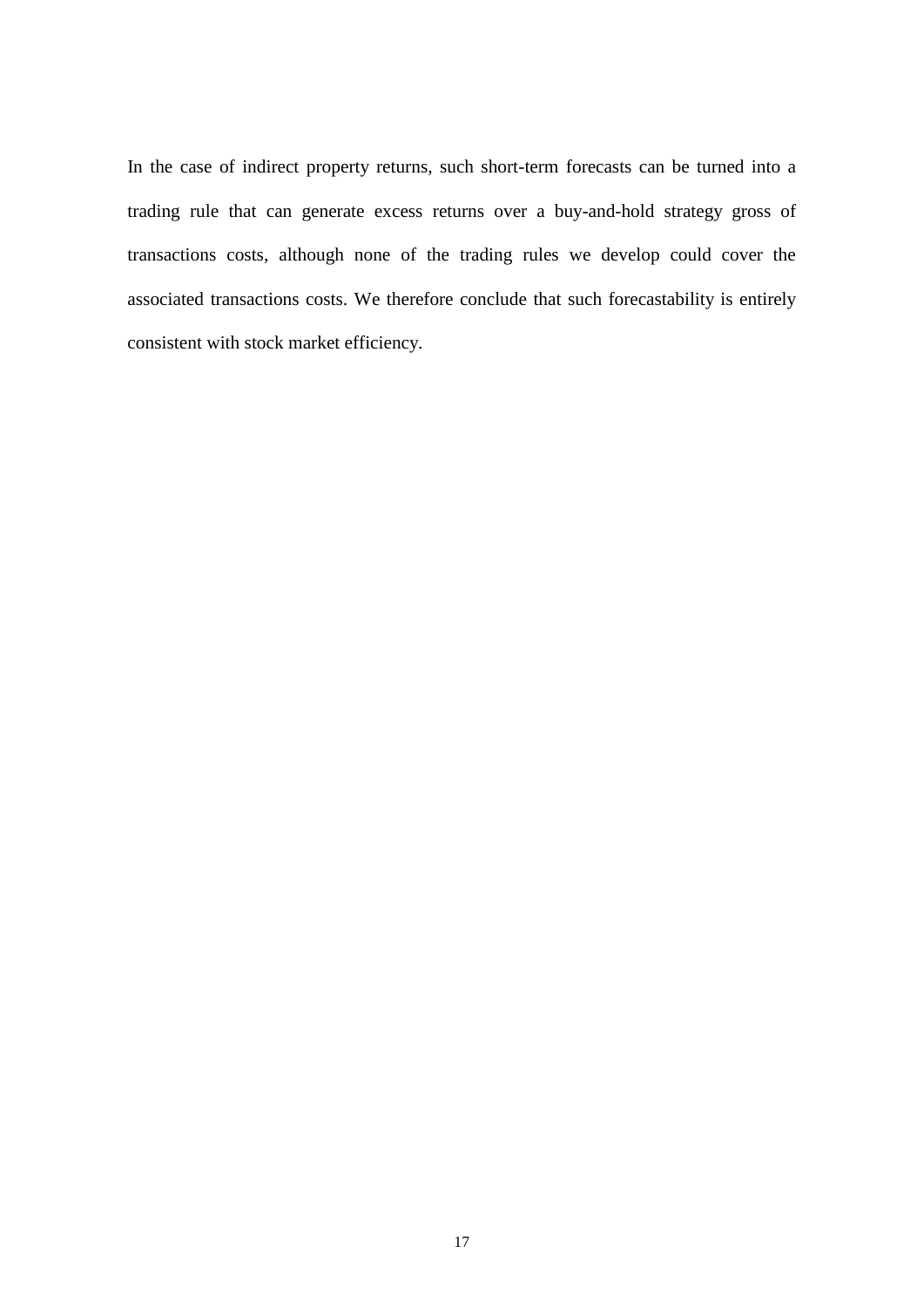#### **References**

Akaike, H.(1974) A New Look at the Statistical Model Identification *IEEE Transactions on Automatic Control* **AC-19**(6), 716-723

Ball, M., Lizieri, C. and MacGregor, B. (1998) *The Economics of Commercial Property Markets*, Routledge, London.

Brooks, C. and Persand, G. (2000) The Trading Profitability of Forecasts of the Gilt-Equity Yield Ratio *International Journal of Forecasting* forthcoming

Brooks, C. and Tsolacos, T. (1999) The Impact of Economic and Financial Factors on UK Property Performance *Journal of Property Research* **16**(2), 139-152

Chan, K.C., Hendershott, P.H. and Sanders, A.B. (1990) Risk and return on real estate: evidence from equity REITs*, American Real Estate and Urban Economics Association Journal* **18**, 431- 52.

Davis, E.P. and Fagan, G. (1997) Are Financial Spreads Useful Indicators of Future Inflation and Output Growth in EU Countries? *Journal of Applied Econometrics* **12**, 701-714.

Enders, W.A. (1995) *Applied Econometric Time Series* Wiley, New York.

Estrella, A. and Hardouvelis, G.A. (1991) The Term Structure as a Predictor of Real Economic Activity. *Journal of Finance* **46**, 555-576

Gerlow, M.E., Irwin, S.H. and Liu, T-R. (1993) Economic Evaluation of Commodity Price Forecasting Models *International Journal of Forecasting* **9**, 387-397

Hardouvelis, G. (1994) The term structure spread and future changes in long and short rates in the G7 countries, *Journal of Monetary Economics* **33**, 255-83.

Leitch, G. and Tanner, J.E., (1991) Economic Forecast Evaluation: Profit Versus the Conventional Error Measures *American Economic Review* **81**(3), 580-590

Levin E.J. and Wright, R.E., (1998) The Information Content of the Gilt-Equity Yield Ratio *Manchester School* **Supplement**, 89-101

Ling, D. and Naranjo, A. (1997) Economic risk factors and commercial real estate returns, *Journal of Real Estate Finance and Economics* **14**, 283-307.

Liu, C.H. and Mei, J. (1992) The predictability of returns on equity REITs and their comovement with other assets, *Journal of Real Estate Finance and Economics* **5**, 401-18.

McCue, T.E. and Kling, J.L. (1994) Real estate returns and the macroeconomy: some empirical evidence from real estate investment trust data, 1972-1991, *Journal of Real Estate Research*  **9**(3), 5-32.

Sutcliffe, S. (1997) *Stock Index Futures: Theories and International Evidence,* Second Edition, Thomson Business Press, London.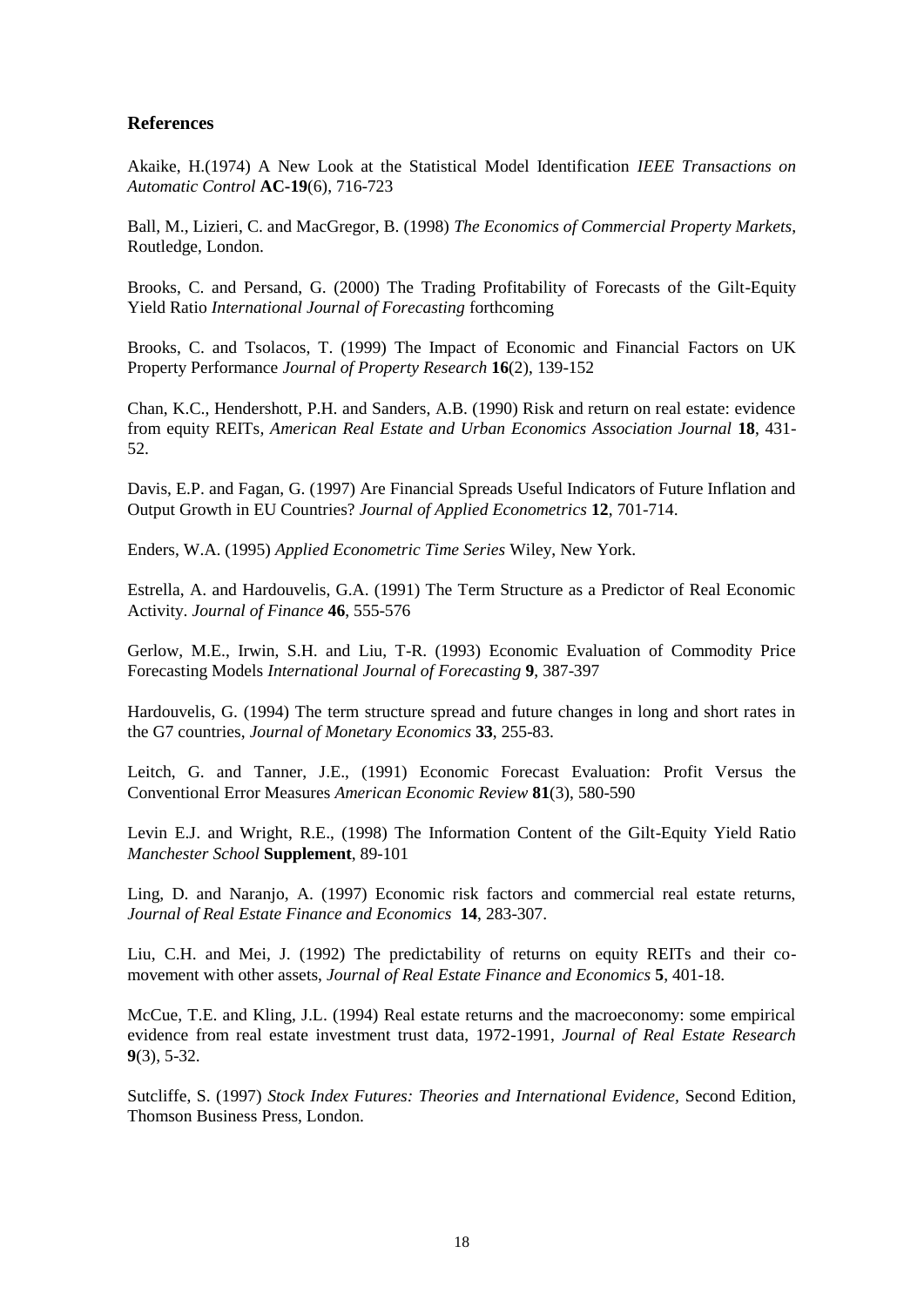| <b>Statistic</b>       | <b>Indirect Property</b> | Log-Changes in the |            |
|------------------------|--------------------------|--------------------|------------|
|                        | Returns                  | <b>GEYR</b>        |            |
| Mean                   | 0.869                    | $-0.814$           | 1.182      |
| Variance               | 64.720                   | 0.015              | 5.000      |
| <b>Skewness</b>        | $-0.659**$               | $-0.061$           | $-0.233$   |
| <b>Excess Kurtosis</b> | $5.048**$                | $1.174**$          | 0.0346     |
| Minimum                | $-43.905$                | $-1.199$           | $-4.820$   |
| Maximum                | 38.869                   | $-0.3512$          | 6.730      |
| Bera-Jarque            | 408.226**                | 20.909**           | 3.280      |
| Act(1)                 | $0.125**$                | $0.873**$          | $0.960**$  |
| Act(2)                 | $-0.099$                 | $0.752**$          | $0.923**$  |
| Act(3)                 | $-0.027$                 | $0.670**$          | $0.883**$  |
| Act(4)                 | $-0.022$                 | $0.562**$          | $0.845**$  |
| $\text{Acf}(5)$        | $-0.071$                 | $0.479**$          | $0.810**$  |
| $LB-Q*(12)$            | 11.957                   | 1063.998           | 1650.394** |

## **Table 1. Summary Statistics for the Variables 1968-1998**

Notes: Bera-Jarque is a normality test statistic, asymptotically distributed as a  $\chi^2(2)$  under the null; Acf(x) denotes the autocorrelation coefficient at lag x; \* and \*\* denote significance at the 5% and 1% levels respectively; LB-Q\*(12) denotes the Ljung-Box statistic for autocorrelation of order up to 12, which is distributed asymptotically as a  $\chi^2(12)$  under the null.

|  |  | Table 2. Granger Causality Tests for VAR(4) |  |  |  |
|--|--|---------------------------------------------|--|--|--|
|--|--|---------------------------------------------|--|--|--|

|              |                                | Causality from (independent variable)                        |        |        |  |
|--------------|--------------------------------|--------------------------------------------------------------|--------|--------|--|
|              |                                | <b>Indirect Property Index</b><br>Term Spread<br><b>GEYR</b> |        |        |  |
| Causality to | <b>Indirect Property Index</b> | 0.0232                                                       | 0.0193 | 0.0957 |  |
| (Dependent   | <b>GEYR</b>                    | 0.4954                                                       | 0.0000 | 0.2978 |  |
| Variable)    | <b>Term Spread</b>             | 0.5144                                                       | 0.1154 | 0.0000 |  |

Note: Cell entries are *p*-values.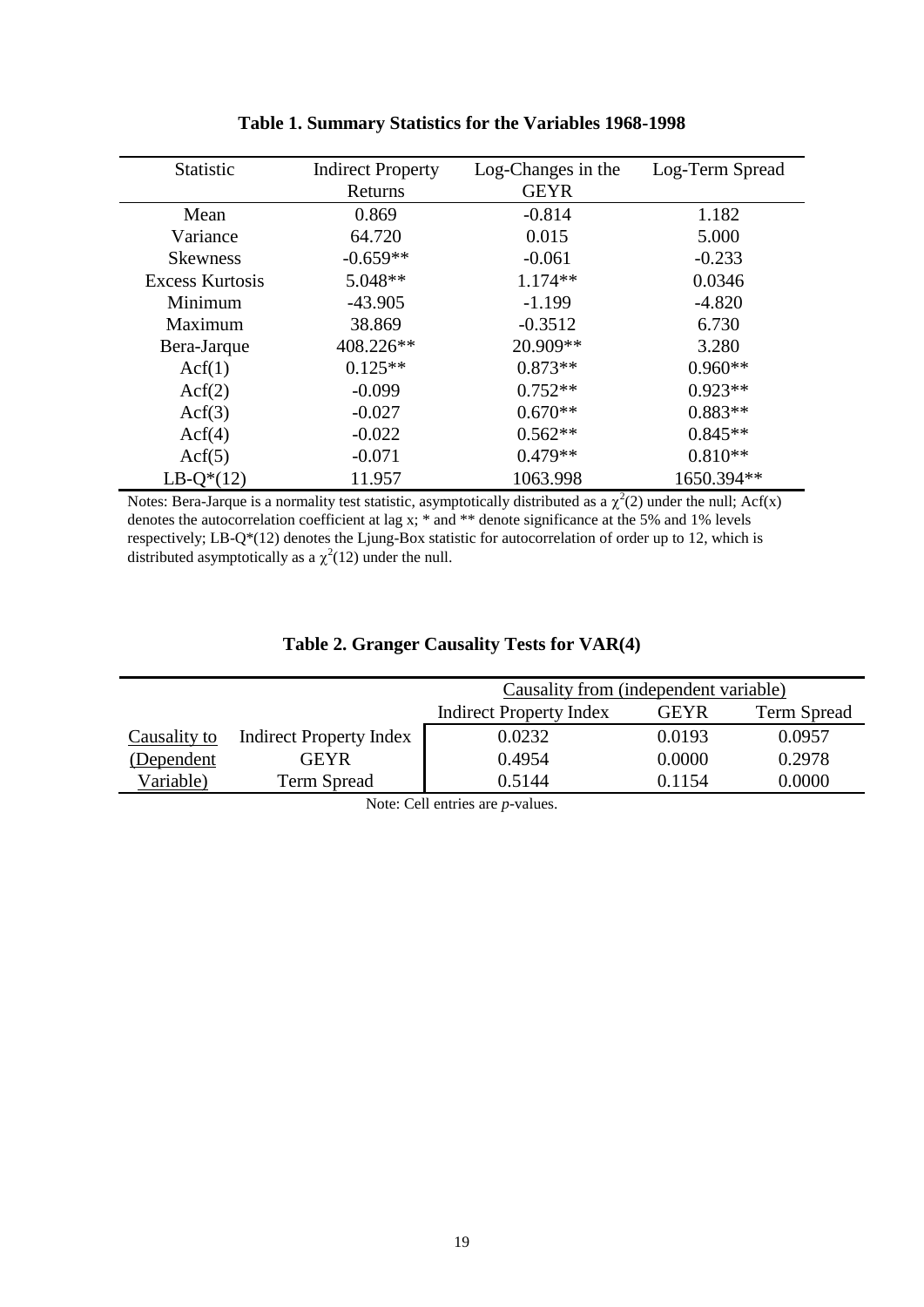| <b>Steps</b> | Forecasts using                     |           |                            |           |          |          |  |
|--------------|-------------------------------------|-----------|----------------------------|-----------|----------|----------|--|
|              | Long term mean                      | ARMA(4,2) | ARMA(1,1)                  | ARMA(1,3) | VAR(1)   | VAR(4)   |  |
|              |                                     |           | Panel A: Mean Square Error |           |          |          |  |
|              | 98.9625                             | 143.8746  | 100.6335                   | 100.7223  | 99.6245  | 114.0778 |  |
| 6            | 98.8341                             | 153.9693  | 100.8244                   | 100.6871  | 102.4357 | 109.0905 |  |
|              | Panel B: Mean Absolute Error        |           |                            |           |          |          |  |
|              | 7.2197                              | 7.1819    | 7.3820                     | 7.3307    | 7.2049   | 7.5951   |  |
| 6            | 7.2197                              | 7.8485    | 7.3590                     | 7.3500    | 7.3528   | 7.3528   |  |
|              | Panel C: % Correct sign predictions |           |                            |           |          |          |  |
|              | 58.09                               | 51.86     | 55.62                      | 57.50     | 56.88    | 58.25    |  |
| 6            | 58.13                               | 46.88     | 50.00                      | 48.13     | 55.62    | 52.50    |  |

# **Table 3. Out of sample forecast accuracies for indirect (DS) property return forecasting models 1968 - 1998**

# **Table 4. Out of sample forecast accuracies for indirect (DS) property return forecasting models 1986-1998**

| <b>Steps</b>                        | Forecasts using              |           |         |  |  |  |
|-------------------------------------|------------------------------|-----------|---------|--|--|--|
|                                     | Long term mean               | ARMA(2,5) |         |  |  |  |
|                                     | Panel A: Mean Square Error   |           |         |  |  |  |
| 1                                   | 56.8638                      | 76.0518   | 55.5625 |  |  |  |
| 6                                   | 72.9506<br>56.8842           |           | 46.4988 |  |  |  |
|                                     | Panel B: Mean Absolute Error |           |         |  |  |  |
| 1                                   | 5.8497                       | 6.9969    | 5.7702  |  |  |  |
| 6                                   | 5.8521                       | 6.6779    | 5.5091  |  |  |  |
| Panel C: % Correct sign predictions |                              |           |         |  |  |  |
| 1                                   | 58.11                        | 51.35     | 59.46   |  |  |  |
| 6                                   | 58.11                        | 51.35     | 50.00   |  |  |  |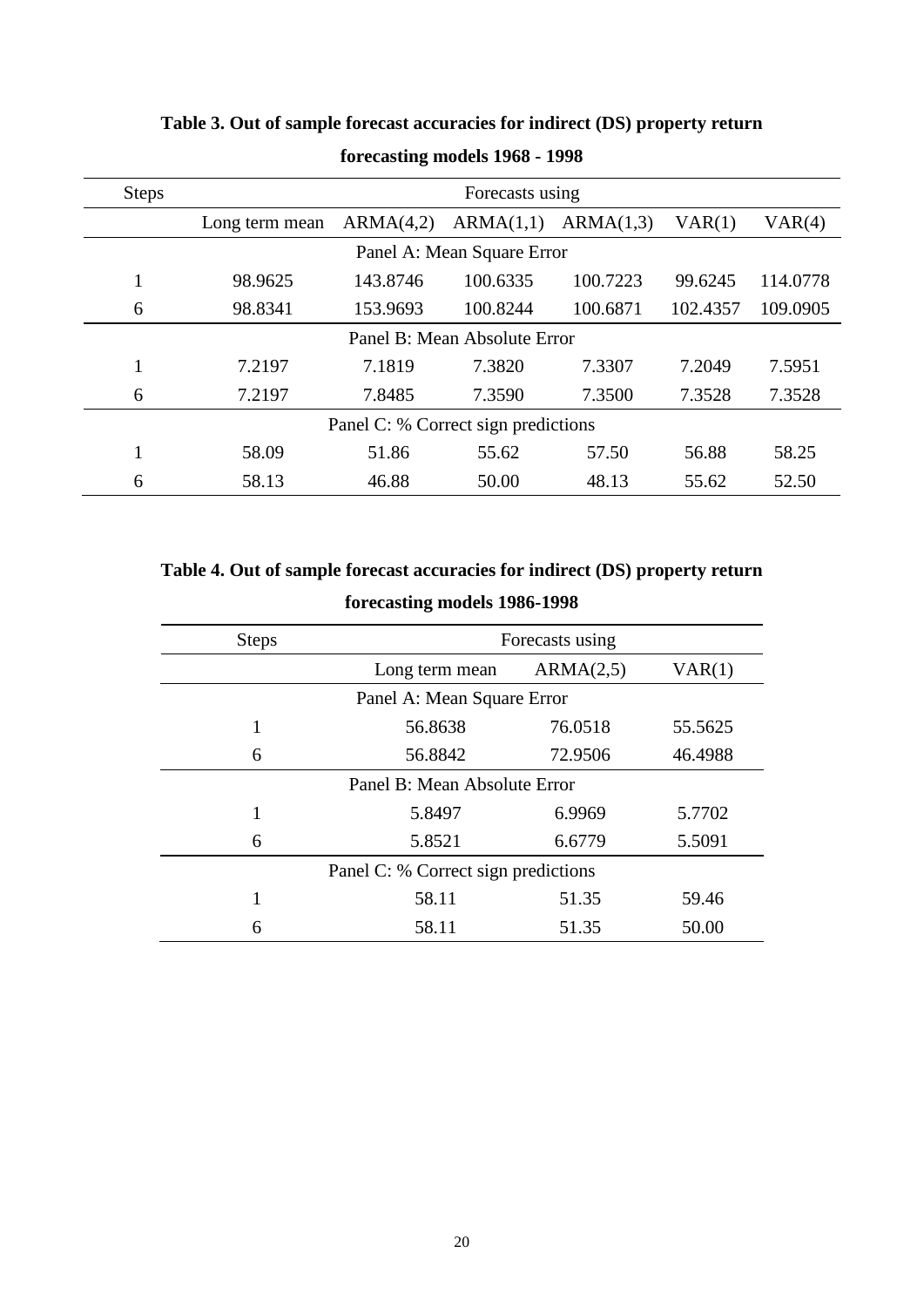| <b>Steps</b> | Forecasts using                     |           |                            |           |        |        |  |
|--------------|-------------------------------------|-----------|----------------------------|-----------|--------|--------|--|
|              | Long term                           | ARMA(4,2) | ARMA(1,1)                  | ARMA(1,3) | VAR(1) | VAR(2) |  |
|              | mean                                |           |                            |           |        |        |  |
|              |                                     |           | Panel A: Mean Square Error |           |        |        |  |
| 1            | 0.6717                              | 0.2381    | 0.1729                     | 0.1756    | 0.7052 | 0.7061 |  |
| 6            | 0.6724                              | 0.8661    | 0.2668                     | 0.2739    | 0.8917 | 0.9332 |  |
|              | Panel B: Mean Absolute Error        |           |                            |           |        |        |  |
| $\mathbf{1}$ | 0.5459                              | 0.3598    | 0.2808                     | 0.2999    | 0.6338 | 0.6527 |  |
| 6            | 0.5456                              | 0.6212    | 0.3556                     | 0.1766    | 0.7447 | 0.7677 |  |
|              | Panel C: % Correct sign predictions |           |                            |           |        |        |  |
| 1            | 93.24                               | 87.84     | 91.89                      | 90.54     | 94.60  | 91.89  |  |
| 6            | 91.89                               | 75.68     | 91.89                      | 90.54     | 89.49  | 85.14  |  |

# **Table 5. Out of sample forecast accuracies for direct (IPD) property return**

**forecasting models 1986-1998**

### **Table 6: Profitability of Indirect Property Index Trading Rules based on Out of Sample Forecasts**

| Steps ahead                 | Trade when forecast next    |               | Trade when forecast next return |               |  |  |  |
|-----------------------------|-----------------------------|---------------|---------------------------------|---------------|--|--|--|
| forecasts produced          | return $> 0.87\%$ per month |               | positive                        |               |  |  |  |
| for:                        | Number of                   | Average       | Number of                       | Average       |  |  |  |
|                             | trades                      | annual return | trades                          | annual return |  |  |  |
|                             |                             | ARMA(1,3)     |                                 |               |  |  |  |
| 1 step ahead                | 23                          | 2.69%         | 74                              | 7.91%         |  |  |  |
| 6 steps ahead               | 1                           | 2.95%         | 68                              | 6.19%         |  |  |  |
|                             |                             | ARMA(1,1)     |                                 |               |  |  |  |
| 1 step ahead                | 22                          | 4.13%         | 66                              | 8.93%         |  |  |  |
| 6 steps ahead               | 1                           | 2.50%         | 76                              | 1.87%         |  |  |  |
|                             |                             | ARMA(4,2)     |                                 |               |  |  |  |
| 1 step ahead                | 48                          | 4.55%         | 77                              | 7.48%         |  |  |  |
| 6 steps ahead               | 34                          | 8.50%         | 79                              | 5.18%         |  |  |  |
|                             |                             | VAR(4)        |                                 |               |  |  |  |
| 1 step ahead                | 37                          | 7.82%         | 50                              | 9.26%         |  |  |  |
| 6 steps ahead               | 34                          | 2.28%         | 51                              | 4.99%         |  |  |  |
| VAR(1)                      |                             |               |                                 |               |  |  |  |
| 1 step ahead                | 37                          | 8.70%         | 41                              | 9.11%         |  |  |  |
| 6 steps ahead               | 56                          | 3.50%         | 41                              | 4.93%         |  |  |  |
|                             |                             |               |                                 |               |  |  |  |
| Buy and hold equities       |                             |               | $\mathbf{1}$                    | 8.07%         |  |  |  |
| Buy and hold treasury bills |                             |               |                                 | 2.50%         |  |  |  |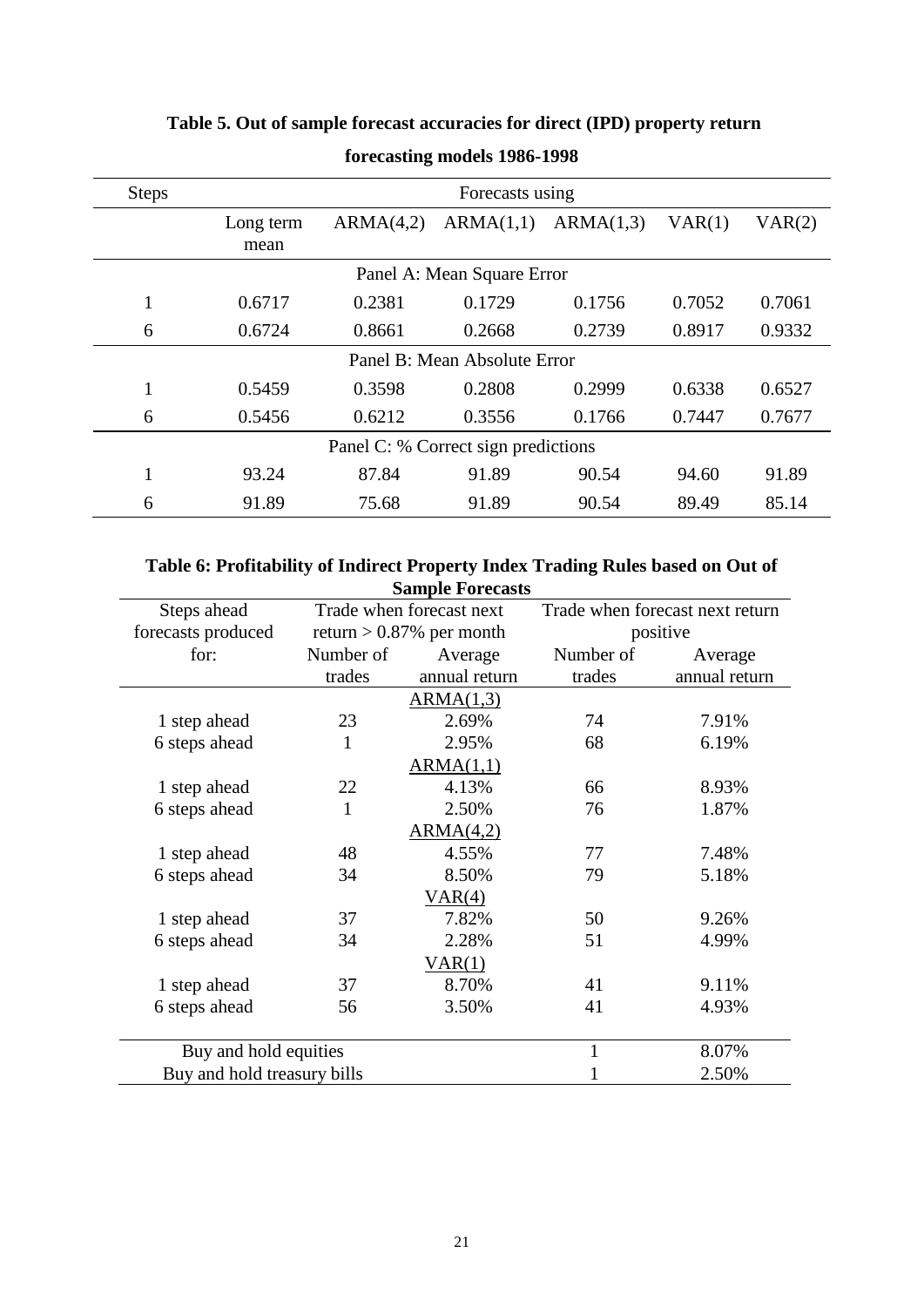

**Figure 1: Impulse Responses and Standard Error Bands for Innovations in the Property Index**

**Steps Ahead**





**Steps Ahead**